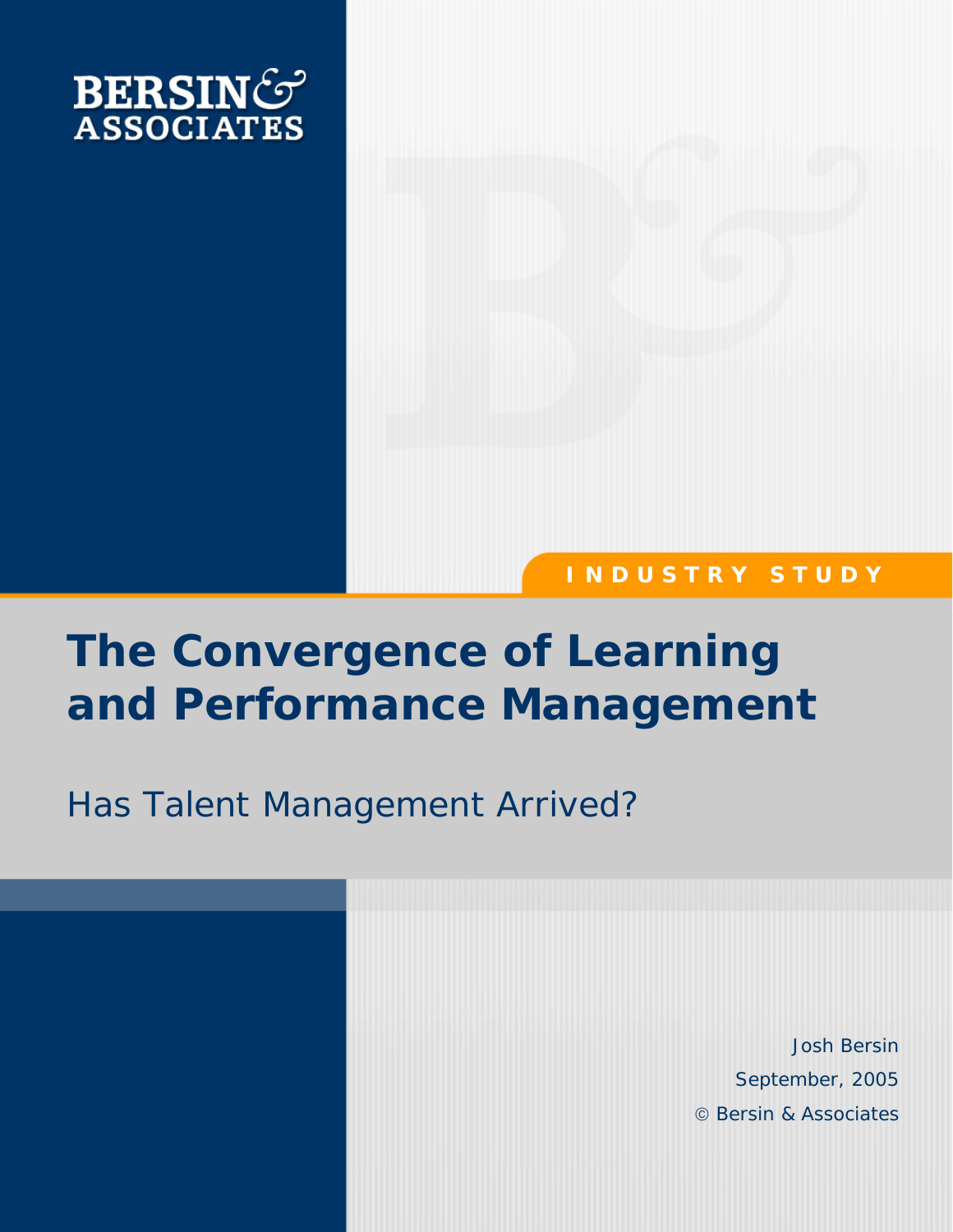# **Table of Contents**

| The Challenge for HR and Training Managers  5          |  |  |  |
|--------------------------------------------------------|--|--|--|
|                                                        |  |  |  |
|                                                        |  |  |  |
|                                                        |  |  |  |
| Demand for Alignment: Training vs. HR Perspectives 12  |  |  |  |
|                                                        |  |  |  |
| The Learning Management Systems Market  16             |  |  |  |
|                                                        |  |  |  |
|                                                        |  |  |  |
|                                                        |  |  |  |
|                                                        |  |  |  |
| Should the LMS come from your HRMS or ERP Provider? 20 |  |  |  |
|                                                        |  |  |  |
| Business Drivers for Performance Management Systems 23 |  |  |  |
|                                                        |  |  |  |
| Adoption of Performance Management Today  25           |  |  |  |
|                                                        |  |  |  |
|                                                        |  |  |  |
|                                                        |  |  |  |
| The Vision of Human Capital Management (HCM) 34        |  |  |  |
|                                                        |  |  |  |
| Business Benefits of LMS-PM Integration 36             |  |  |  |
|                                                        |  |  |  |
|                                                        |  |  |  |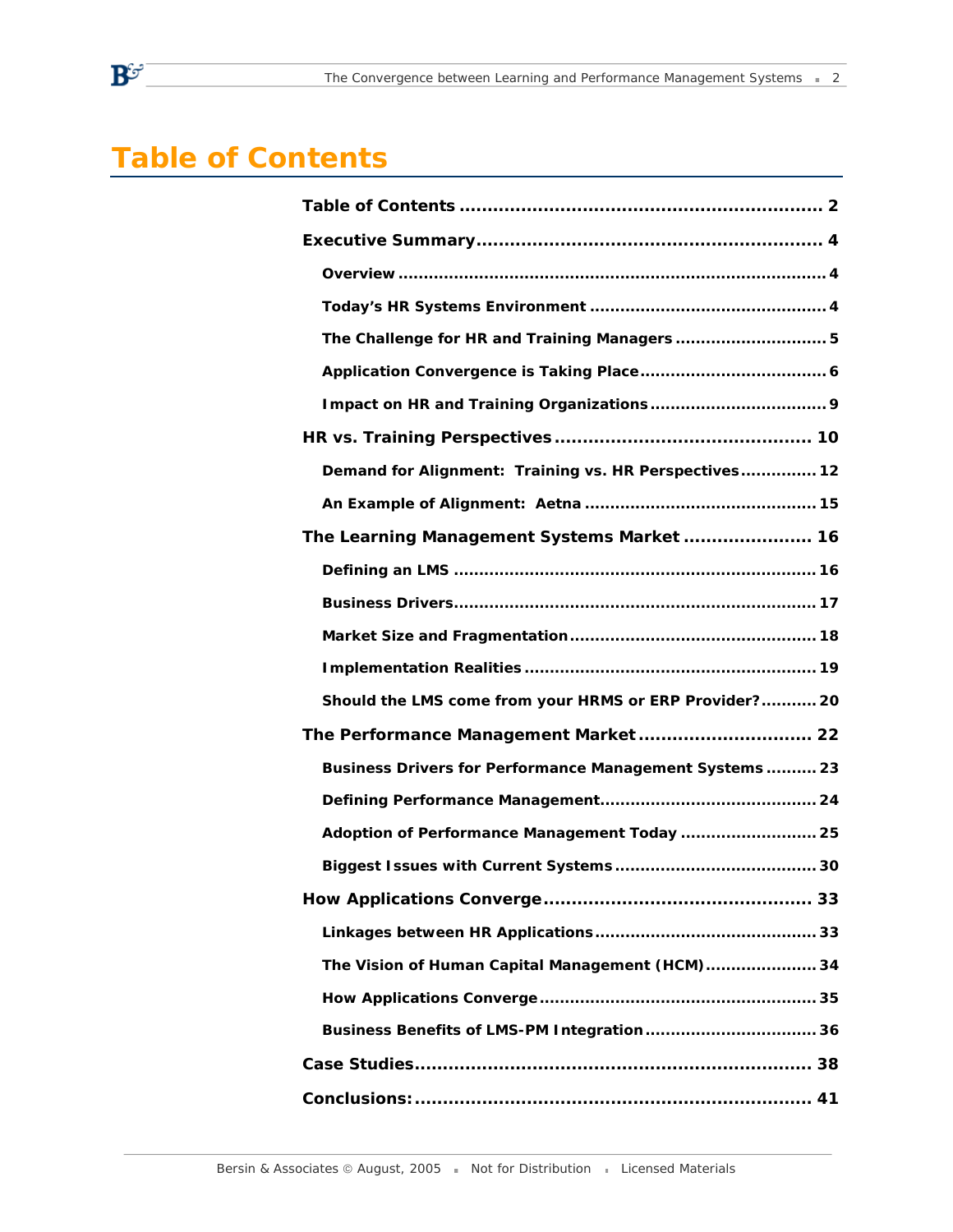$\mathbf{B}^{\mathbf{C}^{\omega^+}}$ 

| Appendix A: Study Methodology and Demographics 43 |  |
|---------------------------------------------------|--|
|                                                   |  |
|                                                   |  |
|                                                   |  |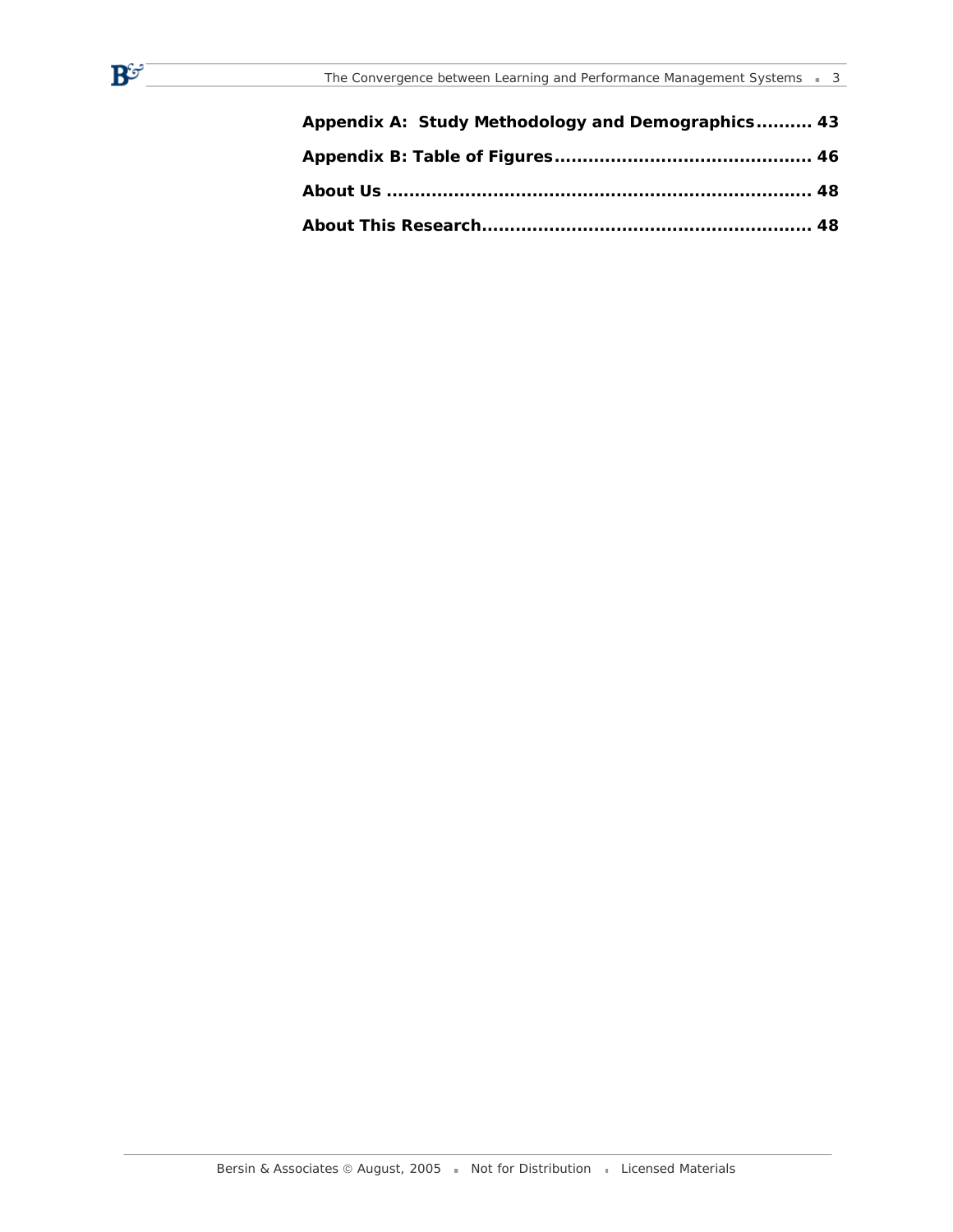# **Executive Summary**

### **Overview**

This research report examines the emerging convergence between Learning Management and Performance Management Systems and defines a new category of HR applications we call Talent Management. Information in this report was obtained by examining trends and implementation practices in 552 different organizations. The detailed methodology and demographics of the study are described in *Appendix A: Study Methodology and Demographics*, on page 42.

This report is designed to help HR and corporate training managers plan and implement their overall human capital systems strategy. It examines the markets for Learning Management Systems (LMS) and employee Performance Management Systems and illustrates how Talent Management solutions are emerging.

### **Today's HR Systems Environment**

In the 1980s and 1990s, corporations rushed to buy enterprise systems that automated customer relationship management, logistics and manufacturing, payroll, and accounting. These corporate applications (Enterprise Resource Planning, or ERP) are now well understood by most IT, accounting, sales, and financial managers. Although many organizations still are working hard to select and implement these systems, their purpose and value is clear and well established.

In the area of Human Capital Management (HR and Training) however, enterprise applications are more confusing. There are many varieties of Human Capital applications and the market is far less mature and clearly defined.

The core system in HR is the HR Management System (HRMS), which serves as the single system of record for employees. HRMS systems are a "must-have" for any organization: they store vital employee information (payroll, hire date, benefits, management hierarchy, etc). The HRMS is transactional. It is designed for HR managers and employees to view, modify, and update information. Every company of any significant size has some type of HRMS.

But there are many employee-related business processes which go beyond payroll and record-keeping. We believe there are more than 40 different employee-related business processes which could be automated, including:

¾ **Learning & Development:** Enterprise training management, as well as assessment, certification,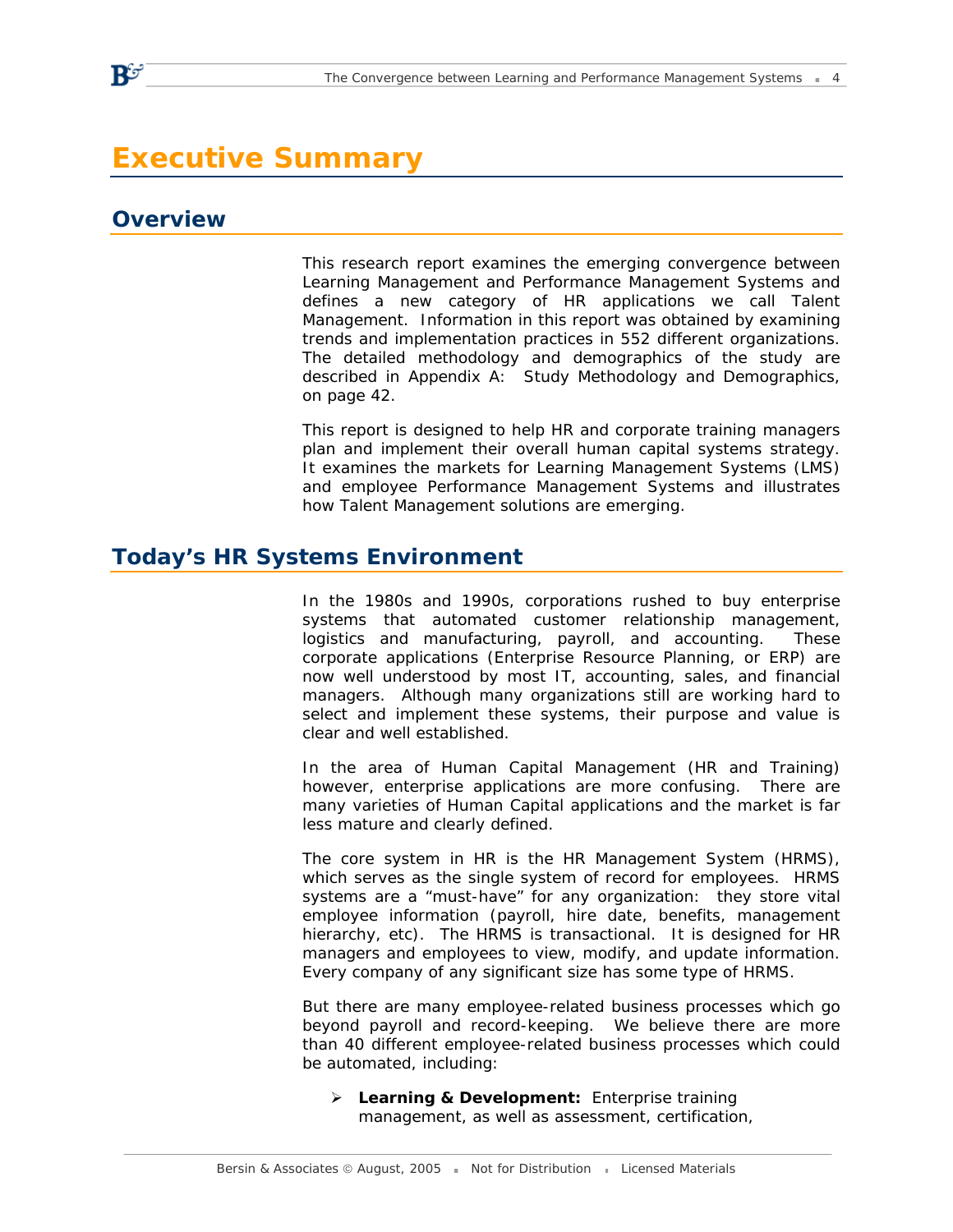compliance, e-learning, content development, content management, customer education, management education, executive education, communities of practice, and much more.

- ¾ **Performance Management:** Establishing performance plans, managing the achievement of goals, storing and analyzing performance reviews, ranking and rating employees, skills assessment, 360 feedback, competency management, goal alignment, and coaching.
- ¾ **Talent Management:** Using learning and performance management to identify high performing individuals, perform succession planning, and identify critical skills and current or projected skills gaps.
- ¾ **Workforce Planning:** Using Talent Management to plan resource needs, move people to the right jobs, establish hiring targets, and create teams and pools of critical resources.
- ¾ **Recruitment:** Access to job-banks, hiring, managing resume databases, background checking, candidate assessment, and salary surveys.
- ¾ **Compensation:** Time and attendance processing, compensation planning, benefits administration, rewards management, and long-term incentive planning.
- ¾ **Financial HR Applications:** HRMS systems of record, budgeting, payroll administration and planning, and vendor management.
- ¾ **HR Tools:** Portals, self-service systems, and human capital analytics.

This broad set of application needs has made it difficult for HR and Training executives to decide which systems to build or buy. Although ERP vendors (primarily SAP and Oracle) sell integrated suites, the suites still are missing pieces. As a result, most HR and training organizations today have a wide range of manual processes, internal systems, and vendor products that make up their tapestry of HR systems.

### **The Challenge for HR and Training Managers**

 $\mathbf{P}$ 

HR and training managers would like to have a single "Human Capital Management" (HCM) application that handles all HR and training business process needs. But given the fragmented nature of the market and the vast number of business processes to automate, they face a critical set of questions: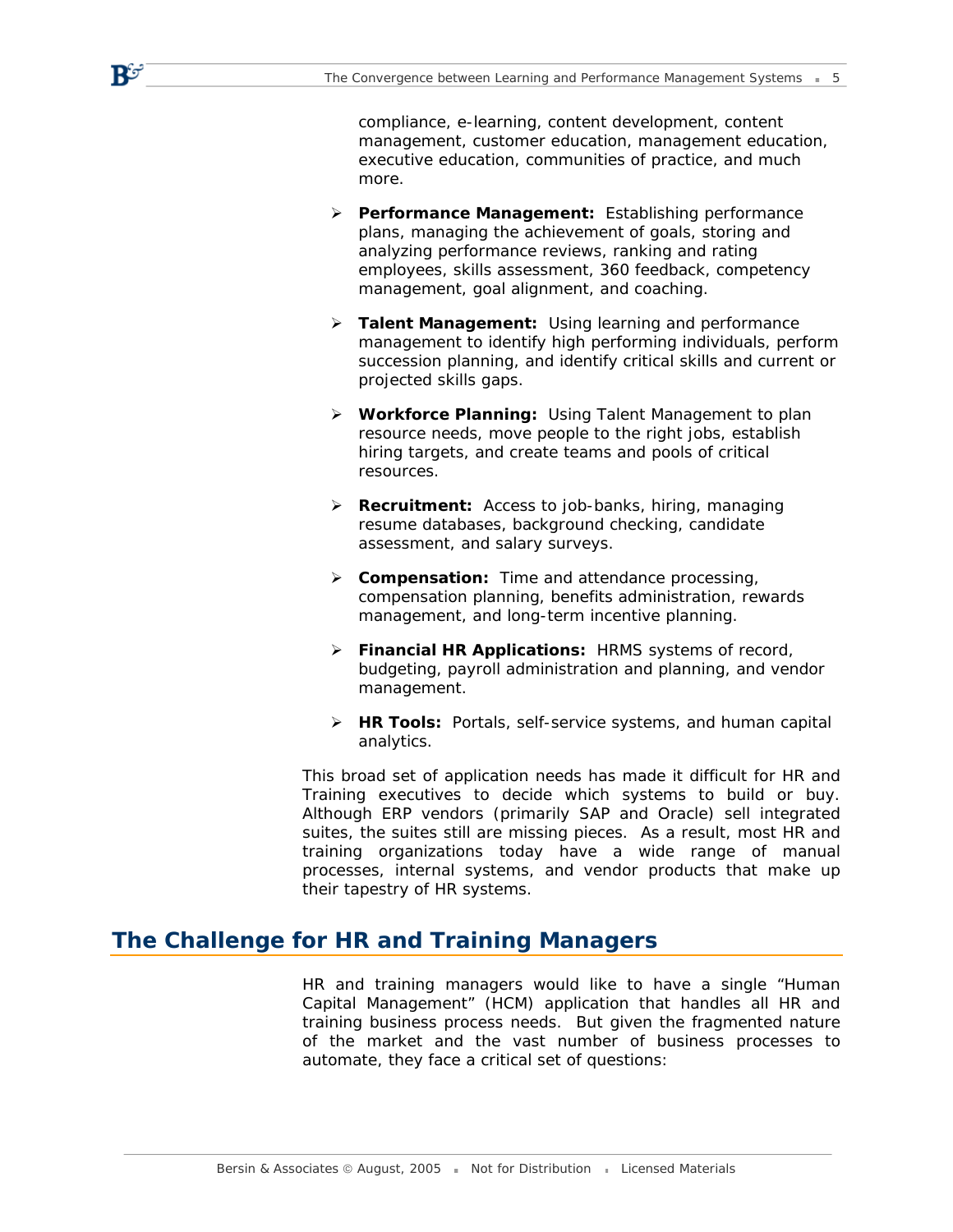- ¾ Which of these HCM business processes should be automated and why? What is the ROI of automating one process vs. another?
- $\triangleright$  Which of these systems should be bought vs. built?
- ¾ Does it make sense to buy an integrated suite of HR applications? What applications should be bundled together and why?
- ¾ Should we buy an independent Learning Management System (LMS) or buy an LMS as part of a suite?
- ¾ How do we do integrated Talent Management? Should we implement a corporate-wide or department-wide skills and competency model? If so, how?
- ¾ How can we implement an enterprise-wide employee performance management and goals management system, which drives operational business performance improvement? How can we use this information to drive learning and development, succession planning, and other talent management functions?

### **Application Convergence is Taking Place**

 $\mathbf{P}$ 

For many years, software vendors have been selling the vision of an integrated Human Capital Management system. Yet over the years, our research has found that few of these integrated solutions were implemented.

Today, however, we believe this application convergence is starting to take place. Understanding this convergence will help HR and Training managers plan their strategy. The major trends we see are as follows:

#### **Trend 1: Growth in Performance Management Applications**

As we describe in the Performance Management section of this report on page 22, the #1 focus area for HR managers today is improving the process of employee performance management. This demand has created a market for a wide variety of performance management systems vendors. Although only 11% of our respondents have automated the performance management process today, we expect this to become a major trend in the next several years. There now are dozens of small and large companies selling performance management software solutions.

#### **Trend 2: Mainstream Adoption of Learning Management Systems**

Because of the heavy focus on e-learning in the last five years, Learning Management Systems now are being adopted as a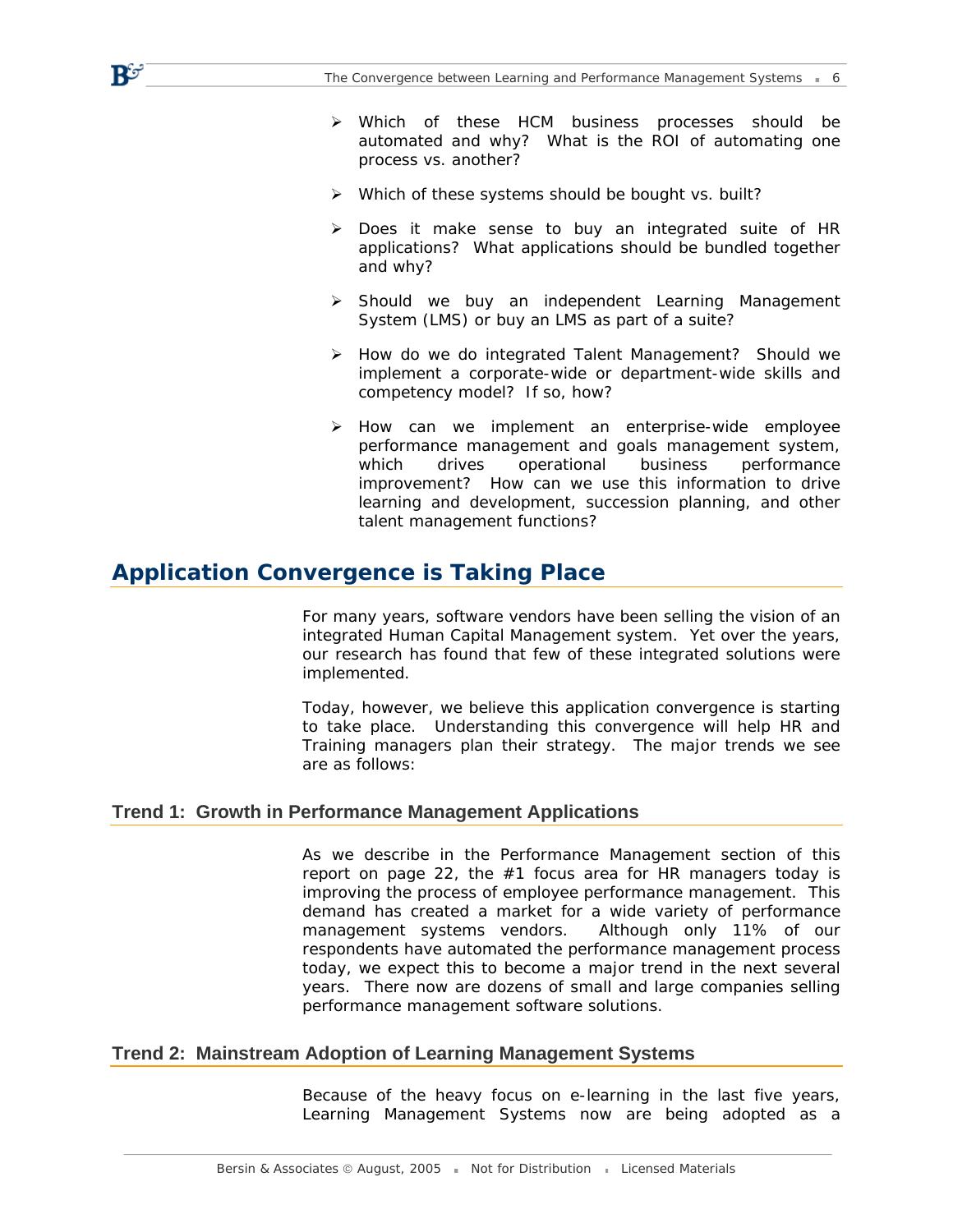mainstream corporate application. Our analysis, starting on page 16, explains this trend. LMS vendors have grown in size and strength and LMS implementations of 20,000-150,000 employees are common.

#### **Trend 3: Emergence of Talent Management as new Function in HR and L&D**

 $\mathbf{R}^{\mathbf{G}}$ 

The third finding we realize is the increasingly common focus on a suite of HR and L&D applications we call "Talent Management." We see a distinction between two broad categories of HR or Human Capital functions: HR Management (HRM) processes and Talent Management (also called HRD) processes. Talent Management encompasses the functions of Learning & Development.

Examples of the differences between the two are shown in the following table.

|                                                                                                                                | <b>HR Management</b><br>(HRM)               | <b>Talent Management</b><br>(HRD)                                                                                                                       |  |
|--------------------------------------------------------------------------------------------------------------------------------|---------------------------------------------|---------------------------------------------------------------------------------------------------------------------------------------------------------|--|
| <b>Definition</b><br>Corporate-wide HR functions that<br>require corporate-wide adoption,<br>many are transactional in nature. |                                             | Learning & Development functions,<br>which are line-of-business specific,<br>and are learning, development,<br>and performance management in<br>nature. |  |
|                                                                                                                                | "HR Management"                             | "Talent Management"                                                                                                                                     |  |
| Core<br><b>Functions</b>                                                                                                       | Payroll, Benefits,<br>Recruitment           | Learning Management,<br>Performance Management,<br>Skills and Competency<br>Management                                                                  |  |
| <b>Examples</b><br>Hiring, Promotions                                                                                          |                                             | Training, Certification,<br>e-learning, Assessment                                                                                                      |  |
| Analytical<br>Compensation Planning,<br><b>Workforce Planning</b><br><b>Processes</b>                                          |                                             | <b>Identification of Critical Skills and</b><br>Competencies, Creating Skills and<br><b>Competency Databases</b>                                        |  |
| Related<br><b>Processes</b>                                                                                                    | Opinion Surveys, Employee<br>Communications | Goal Alignment,<br><b>Succession Planning</b>                                                                                                           |  |

*Figure 1: HR Management Domain vs. Learning & Development Domain* 

Although all these applications work together, each of the two areas has a different focus. HR Management focuses on HR processes and resource planning: How do we run the employee part of the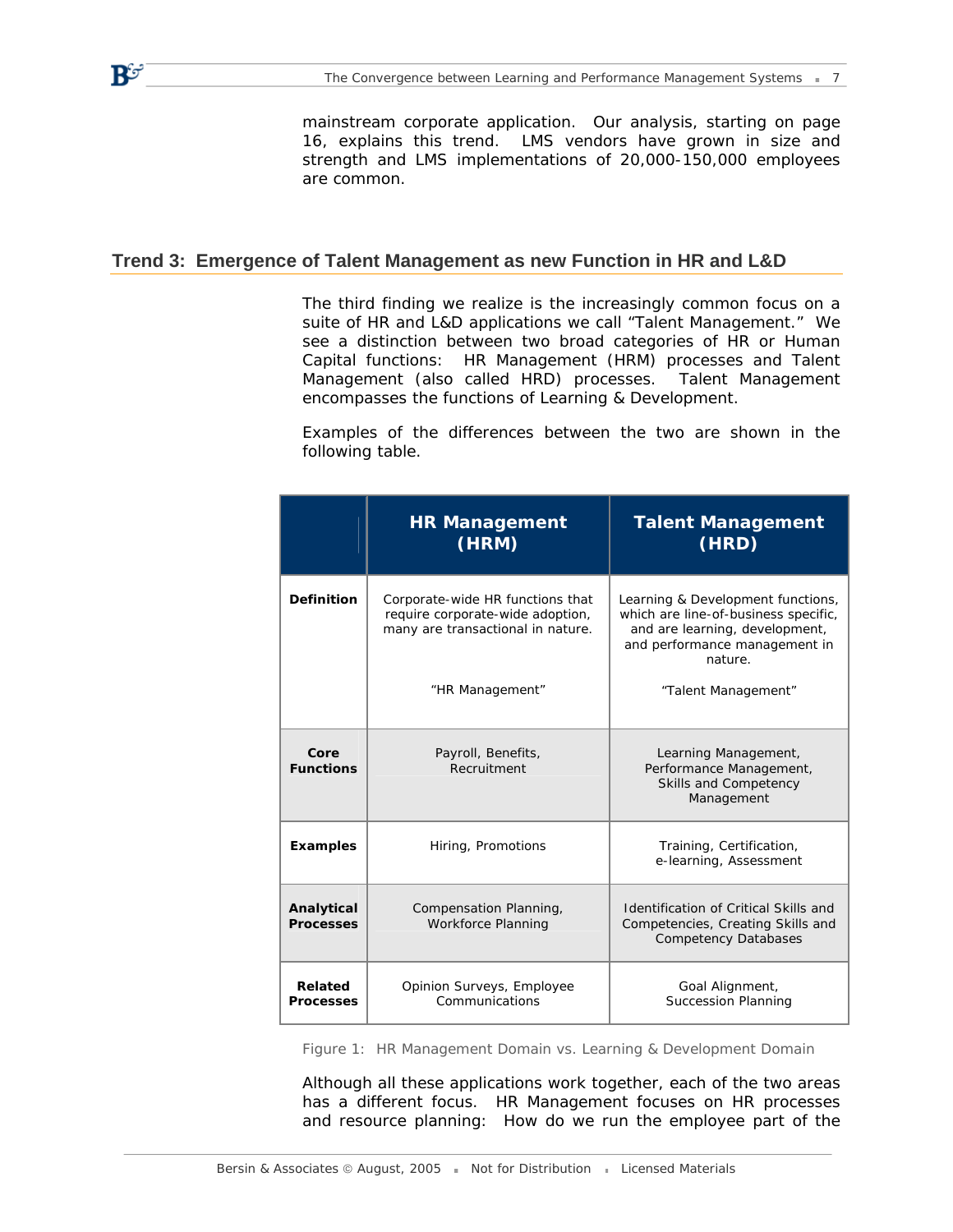company? Talent Management focuses on the Learning and Development part of the company: How do we train, assess, manage, and improve our people?

The two domains overlap in many ways.

For example one, Talent Management function may be the identification of high performing individuals. The HR Management function associated with these individuals may be establishing the right incentive and compensation plan to retain these individuals.

Another example may be identification of critical skills. In an electric utility, the Talent Management function may identify a set of critical skills that are in short supply and the business risk of these people retiring. The Talent Management function also would develop a learning plan to codify these skills and create a larger pool of available resources. The HR Management function then would measure these workforces and make sure the right people are hired to fill these gaps.

#### **Trend 4: Focus on Alignment between HR and Training**

 $\mathbf{P}$ 

As these domains are identified, most companies realize that they need to change the alignment between Training and HR. Training, which typically focuses on line-of-business performance problems, needs to also accommodate the broader Talent Management issues that HR has identified. This requires a stronger and different alignment between HR and Training.

#### **Trend 5: Emergence of the Talent Management Suite**

The final trend we see is the emergence of a **Talent Management** suite of applications that combine the traditional definition of LMS, Skills and Competency Databases, and employee Performance Management (PM) Systems.

This application suite is being built by LMS vendors, ERP vendors (SAP and Oracle), and HR-Performance Management vendors.

The Learning Management Systems market is large and growing. The Performance Management Systems market is smaller but growing even faster. The two are naturally linked together through skills and competencies and learning offerings. Forward thinking organizations are starting to ask their suppliers to link these applications together.

Some vendors call these suites Human Capital Management systems. We see them as integrated Learning and Development solutions, which include Learning Management, Performance Management, and Skills and Competency Management. The term that we believe better describes these solutions is Talent Management Systems.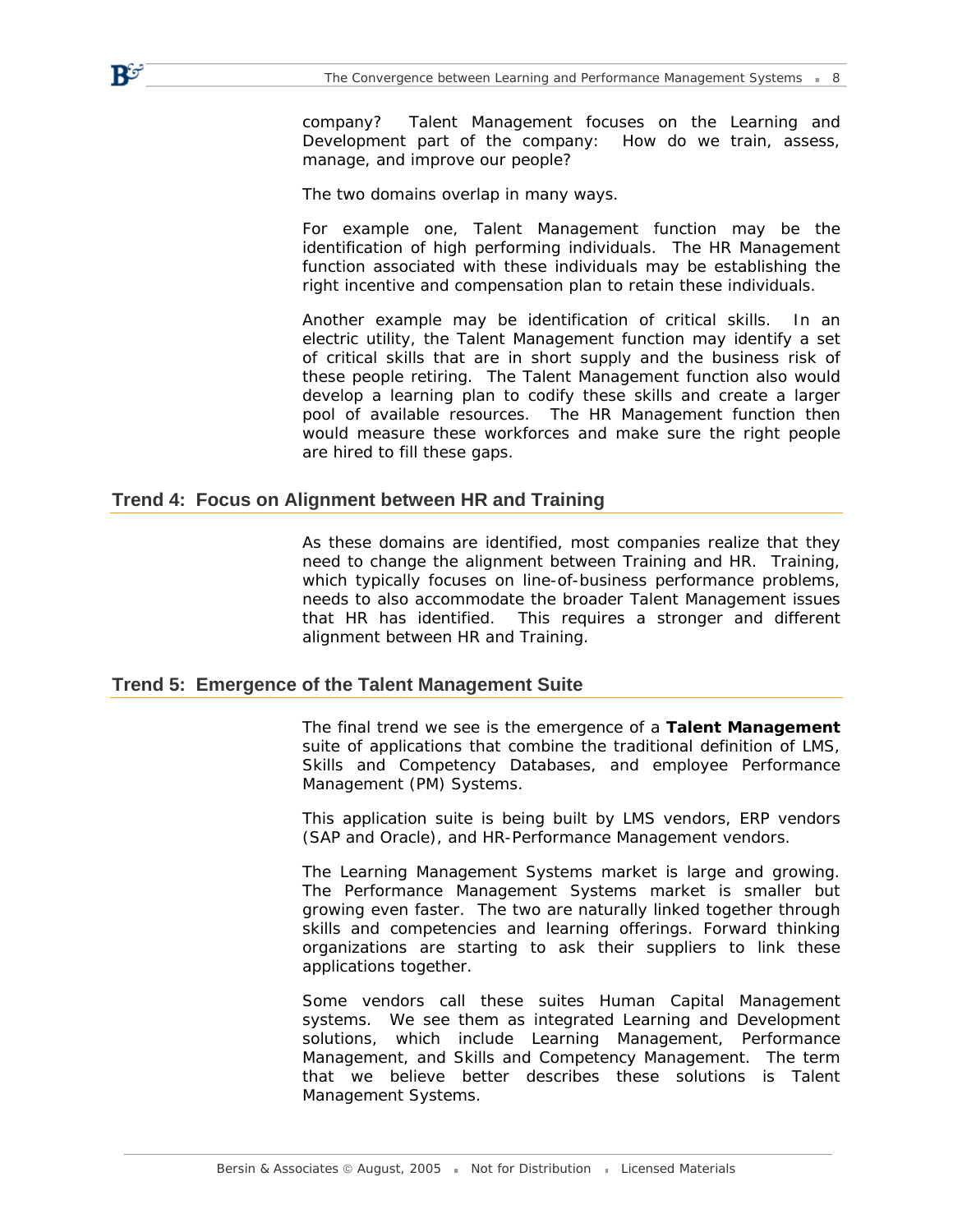# **Impact on HR and Training Organizations**

 $\mathbf{R}^{\mathbf{G}}$ 

What does all this mean to the HR or Training manager and executive?

- 1. **Changing roles:** The Training organization and HR now need to work together to decide if and how to implement a Talent Management process. Who should be responsible for identification of critical skills and competencies? Who should be responsible for the management of performance management systems and processes?
- 2. **New integrated vendor solutions to consider:** These converged applications come from companies such as Cornerstone OnDemand, MeridianKSI, Plateau, Saba, SAP, and Softscape. Other companies are creating alliances and partnerships to build these solutions (SumTotal integrates its skills and competency system with SuccessFactors, for example). Corporate buyers have a new set of systems to consider.
- 3. **A need to focus:** As these new integrated approaches become available, organizations must maintain focus. What is the most important problem to solve today? Should we focus on an e-learning system? Or should we work on a solution to identify and close critical skills gaps? How long will it take? Is it worth the effort? The Talent Management vision is broad and it must be implemented in stages.

This research report examines these issues and trends in more detail and gives readers insights into this convergence of HR and L&D applications.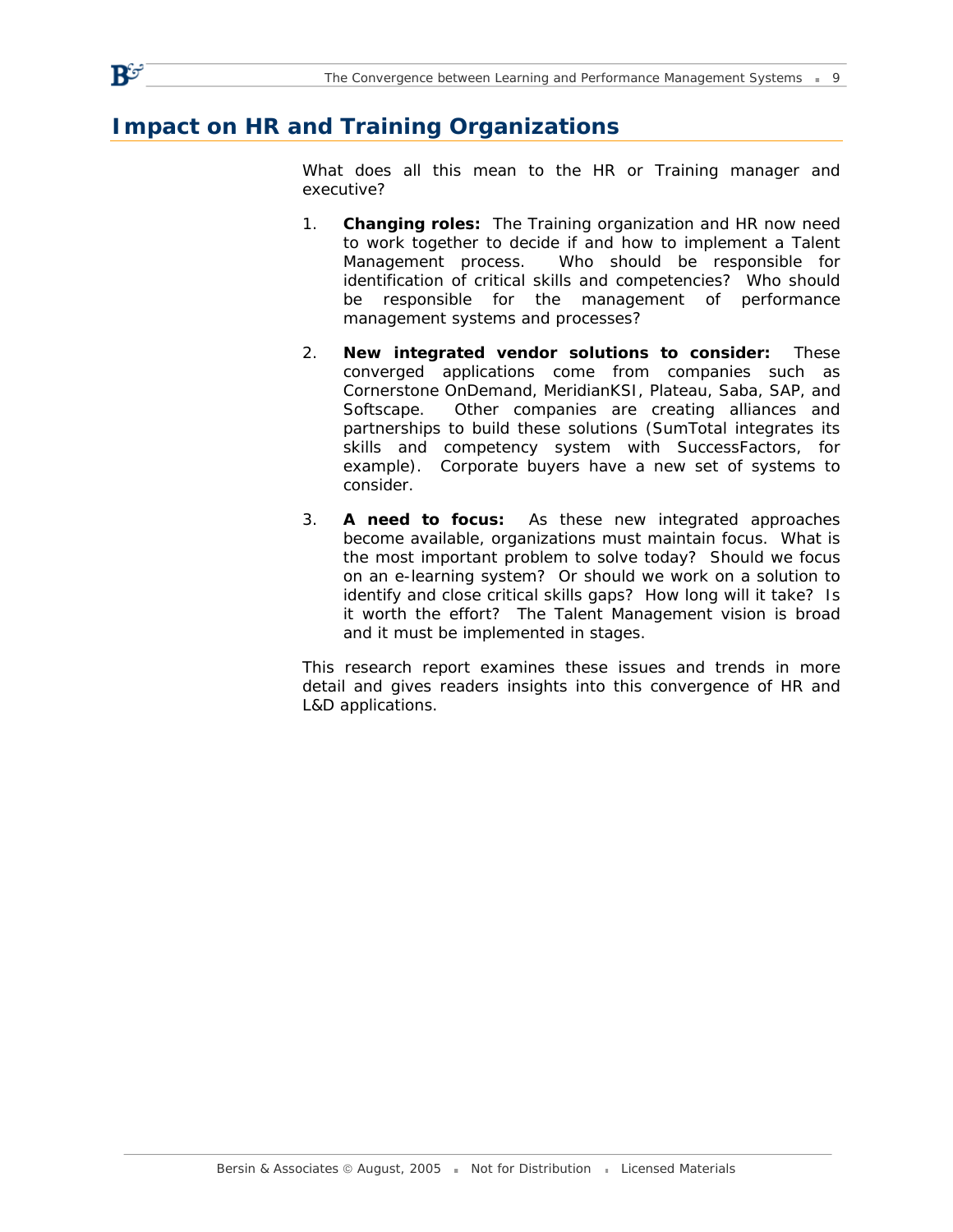# **HR vs. Training Perspectives**

In order to discuss the trend toward integrated HR and Training applications, it is first necessary to discuss how HR and Training (or Learning & Development) functions relate to each other.

#### **How Training and HR Differ**

 $\mathbf{P}$ 

In 2005, we conducted a major research study on best practices in the organization and management of corporate training. Our research showed that although most training organizations have strong linkages to HR, they function very differently.

|                       | <b>Training vs. HR Perspectives</b> |                                                                                                                                                              |                                                                                                                                                                                                                 |  |  |
|-----------------------|-------------------------------------|--------------------------------------------------------------------------------------------------------------------------------------------------------------|-----------------------------------------------------------------------------------------------------------------------------------------------------------------------------------------------------------------|--|--|
|                       |                                     | HR                                                                                                                                                           | <b>Training</b>                                                                                                                                                                                                 |  |  |
|                       | <b>Key Goals</b>                    | <b>Focus on</b> HR processes<br>which create high levels of<br>retention, employee<br>satisfaction, and hiring<br>excellence.                                | <b>Improve</b> business performance<br>by improving skills and<br>competencies and identifying<br>human and organizational<br>performance problems.                                                             |  |  |
| © Bersin & Associates | Operational<br><b>Issues</b>        | Processes:<br>Hiring, termination, payroll,<br>talent management,<br>performance management,<br>benefits, succession<br>planning, and retention<br>programs. | Programs:<br>Developing training programs<br>in a wide variety of operational<br>and management topics,<br>delivering programs, measuring<br>and improving programs,<br>embarking on e-learning<br>initiatives. |  |  |
|                       | Organization<br>& Focus             | Centralized:<br>Strategy and policy are set<br>centrally with some<br>distributed service<br>operations.                                                     | Decentralized:<br>To line organizations with some<br>"corporate" training and other<br>"line" training. Distributed<br>units have much autonomy.                                                                |  |  |

*Figure 2: Training vs. HR Perspectives* 

As the figure above illustrates, HR managers and executives focus on strategic **people processes**: How do we most efficiently and effectively hire, manage, train, and develop people? HR managers worry about retention, compliance with government regulations, employee morale, succession planning, compensation and benefits, management processes, and leadership development. In general, these processes are corporate-wide in nature. They cross the entire organization. As a result, HR organizations typically are centralized at the corporate level with small teams that work with lines of business.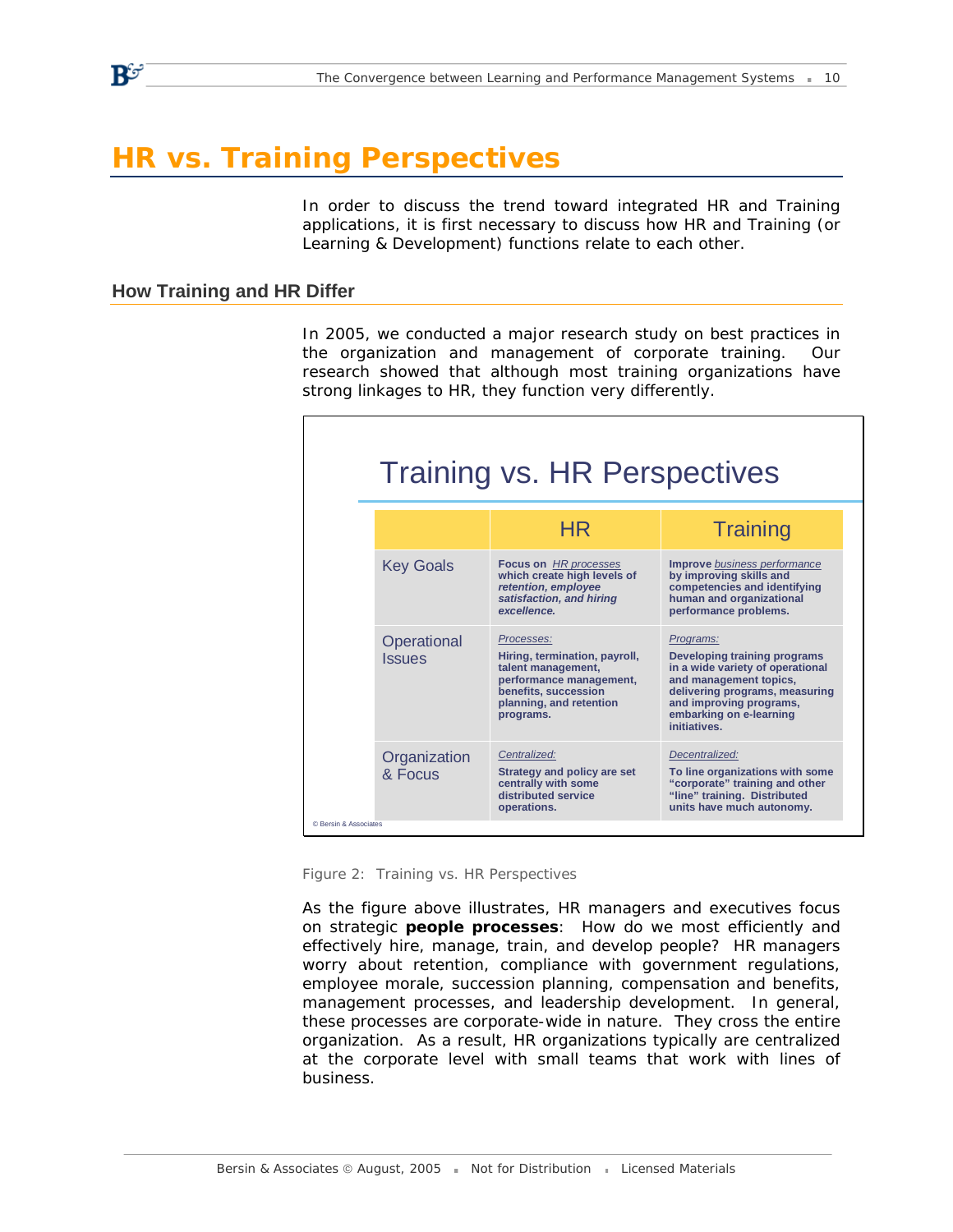Training, by contrast, operates differently. Training's biggest mission is to improve operational business performance by identifying performance problems and **delivering programs** that improve skills and competencies. Trainers live by programs (as opposed to processes): the development, launch, management, and measurement of training programs is their livelihood. They also have a much deeper interest in technology. Learning technology is an entire discipline in itself that takes a significant amount of time and effort from training professionals. The best training organizations, as our research shows, are decentralized or "federated<sup>1</sup>." Training organizations constantly reach out to line business people to identify problems, changes in the business, new product and service launches, market changes, and other line business challenges.



The way we visualize the difference is shown on the following chart:

*Figure 3: Training vs. HR Perspectives – Visually* 

The HR organization looks "upward" at corporate and executive issues. HR managers and executives worry about corporate-wide issues and implement systems and processes that touch every employee. They are accountable to the CEO and CFO.

The Training organization, by contrast, looks "outward" at line-ofbusiness problems. They worry about sales, customer service, manufacturing, IT, and other functional needs. They are

-

R5

<sup>&</sup>lt;sup>1</sup> Federated: We define the "federated" model of training in our best practices in training organization study. Federated organizations have a central group (i.e., the Federal Government) and decentralized groups (i.e., the State Governments).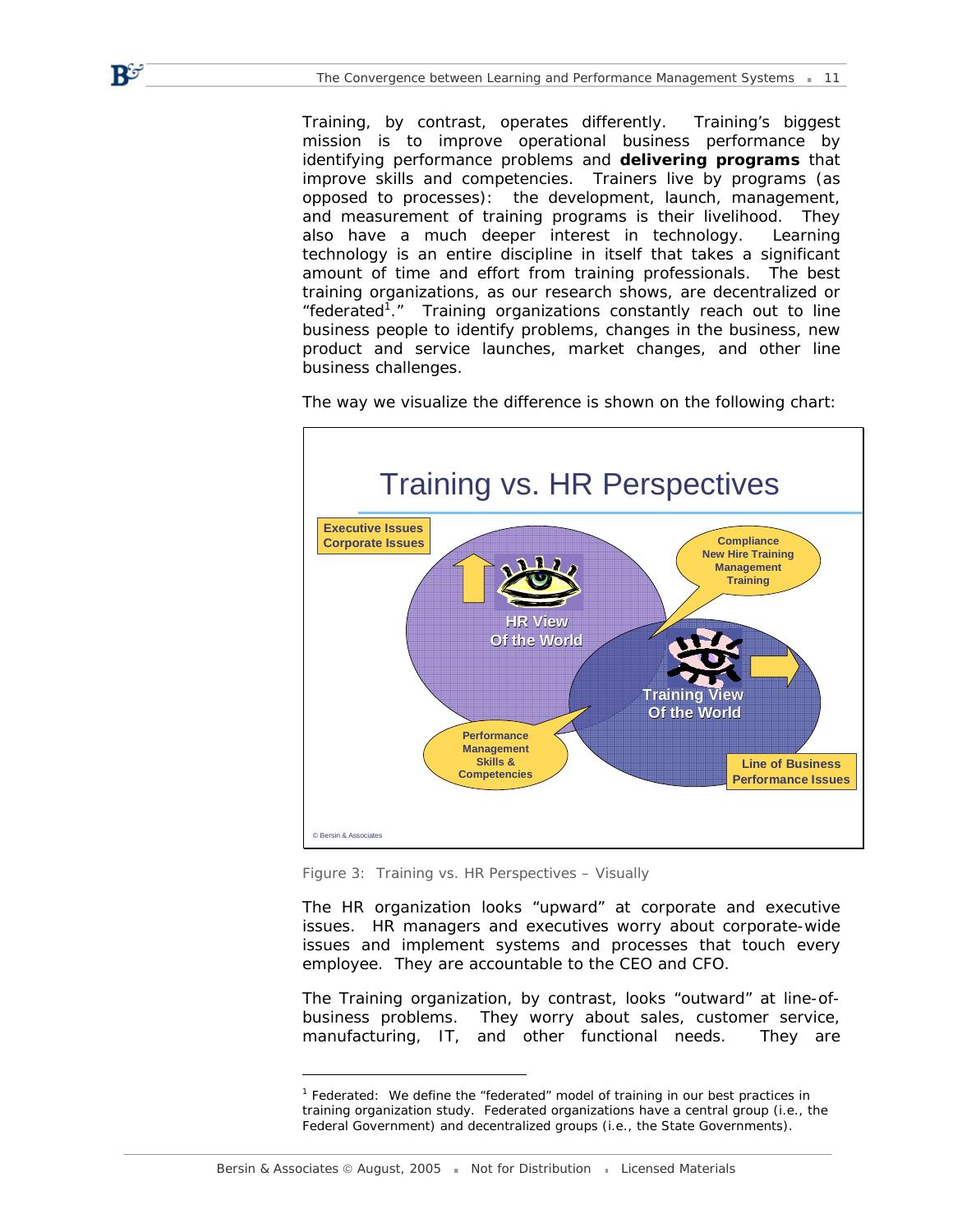accountable to the VP of Sales, VP of Customer Service, VP of Manufacturing, CIO, or COO.

#### **Where Training and HR Come Together**

 $\mathbf{P}$ 

The two do not operate at 180% differences, but they do operate somewhat tangentially – we like to think of the organizations as 90% apart – with an overlapping area in the middle. Our High Impact Learning Organization<sup>2</sup> research shows that best practice organizations keep the two functions independent in this way but have several areas of overlap.

The key areas where HR and Training work closely together are:

- ¾ Management Training and Executive Education
- ¾ Leadership Development
- ¾ Compliance Training (usually government mandated)
- ¾ Skills and Competency Databases and Definition
- ¾ Performance Management.

Each of these five areas has something key in common: they are both development- and process-oriented. They focus on the development of people, but this must be done at a corporate-wide level for consistency and broad adoption. We call these functions the "Learning & Development Domain."

Our best practices research finds that in these five areas, Training and HR professionals work closely together. In the latter, Performance Management, HR tends to take the lead.

### **Demand for Alignment: Training vs. HR Perspectives**

One of the biggest buzzwords today is **alignment**. In May of 2005, we asked 526 training managers what their biggest challenges were. As the following chart shows, the top priority for corporate learning professionals is to be aligned with the business strategy. This is a good thing: corporate training is not truly a learning function. We think of it as a business performance improvement function. Any training program that does not directly improve business performance should probably be questioned.

-

<sup>2</sup> *The High Impact Learning Organization*, an in-depth study of best practices in the management and operations of corporate training. Available to research members or for purchase at [http://www.bersin.com/research/high\\_impact.asp.](http://www.bersin.com/research/high_impact.asp)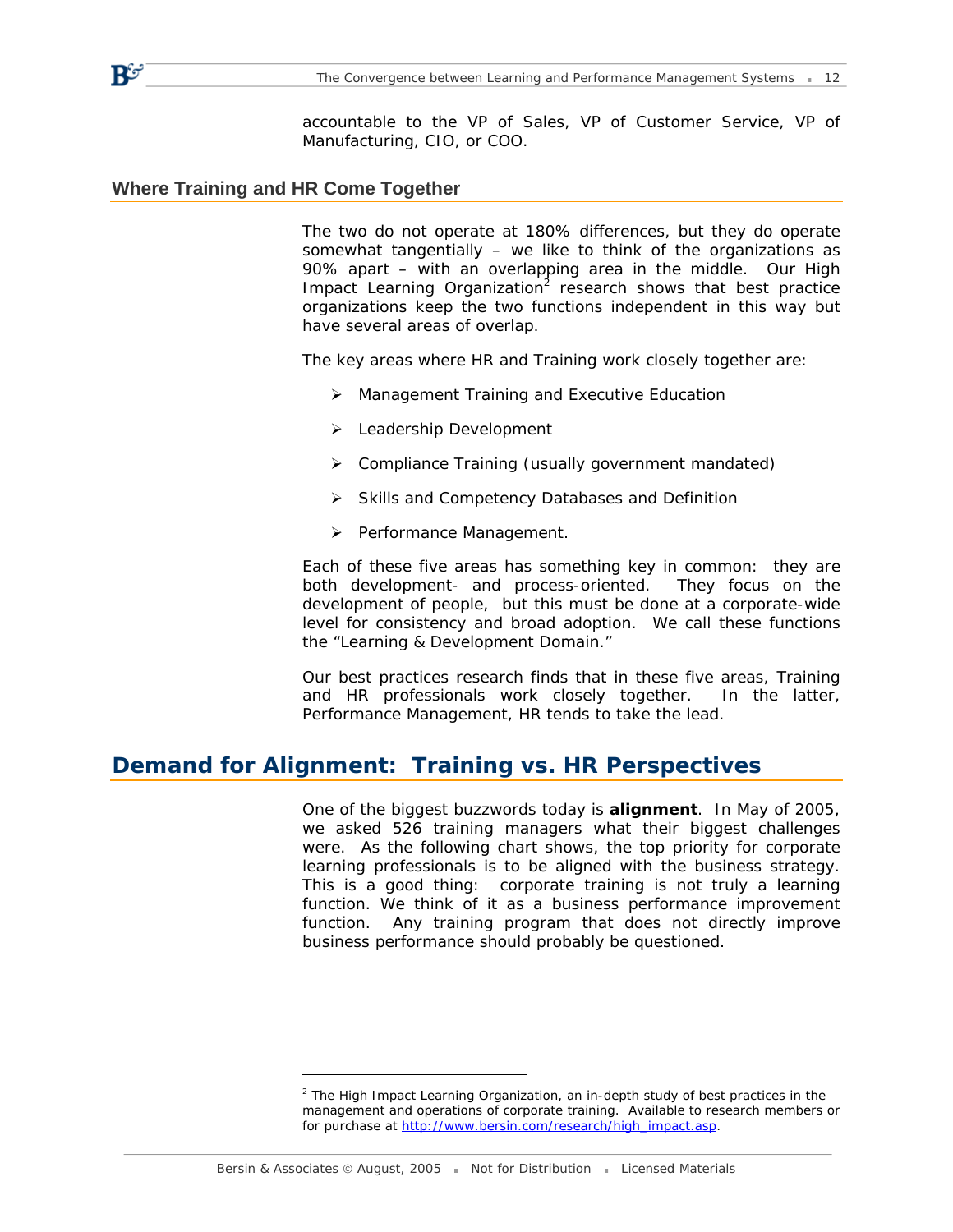

*Figure 4: Top Training Priorities – Alignment* 

 $\mathbf{B}^\mathbf{C}$ 

The second biggest priority among training managers is increasing program effectiveness, again focused on improving business performance.

If we look again at the definition of alignment from an HR and Training perspective, we see a somewhat different set of issues:



*Figure 5: Training vs. HR Perspectives on Alignment*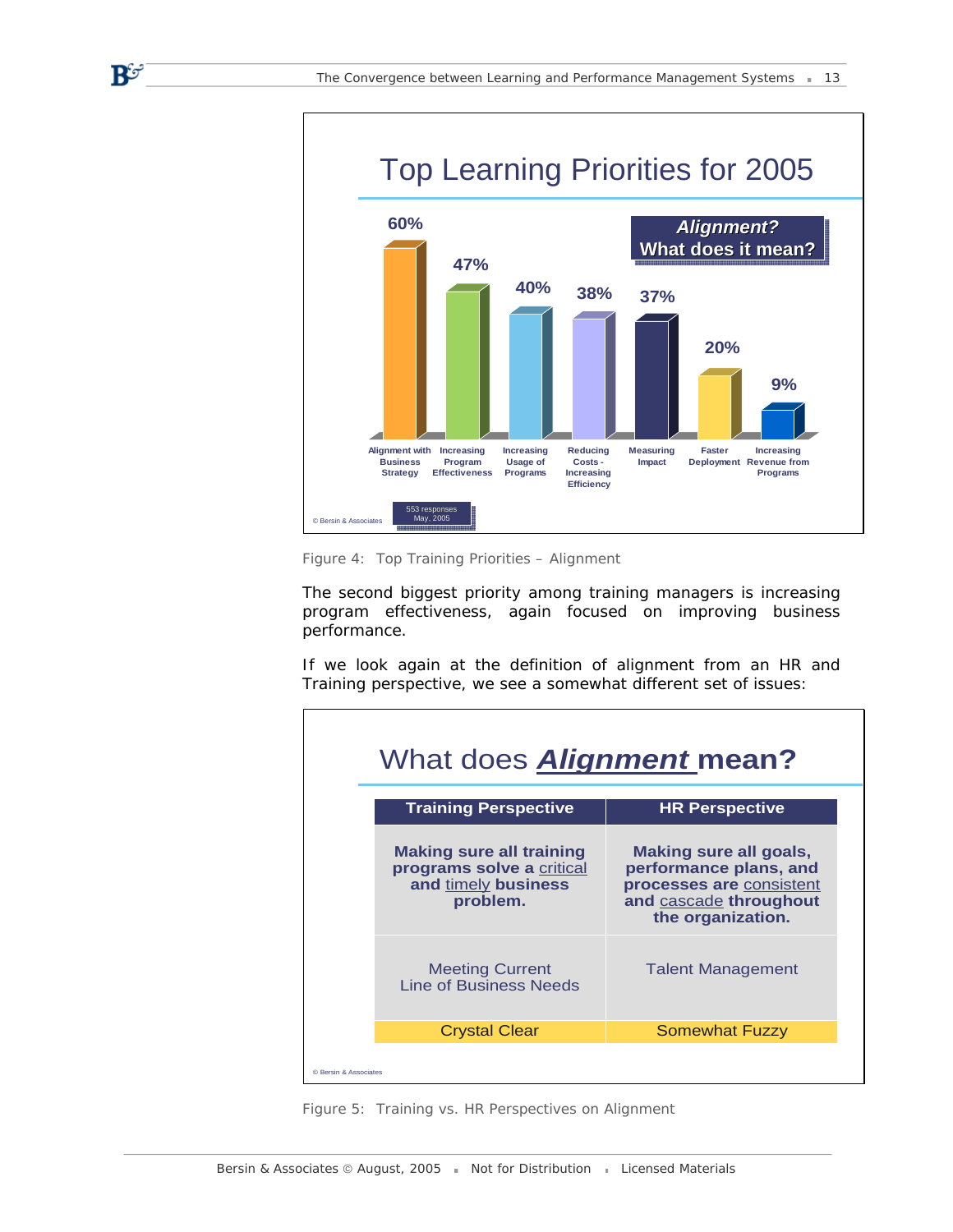$\mathbf{B}^{\mathbf{G}}$ 

If we look at what alignment means for Training and HR managers, we once again find that the two are related but different. When we asked HR professionals about their biggest priorities for alignment, they mention words like talent management – ensuring that goals, performance plans, and skills are driving corporate-wide behaviors that are consistent with the corporate-wide objectives. Again, an important issue – but focused at the corporate-wide executive level.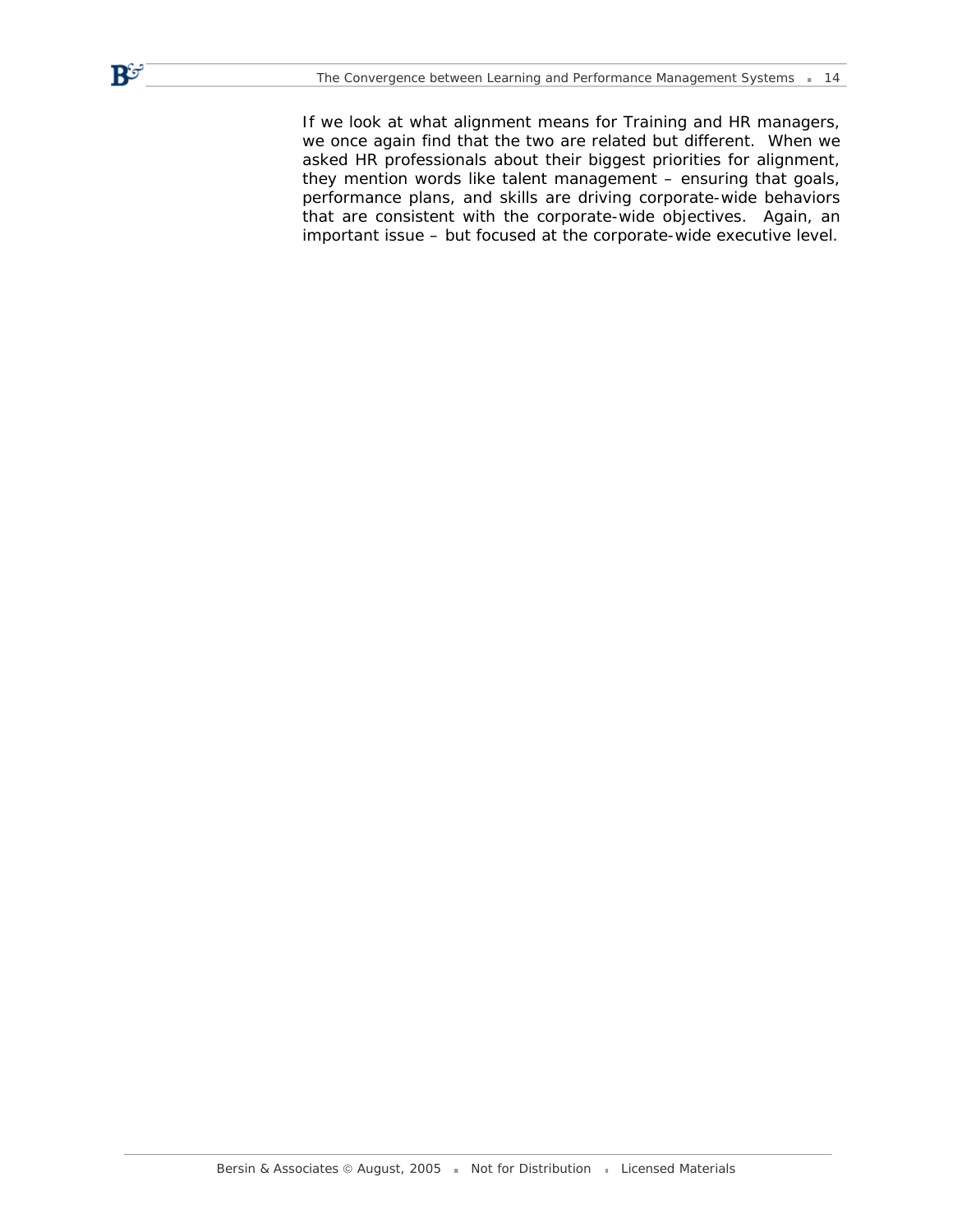# **An Example of Alignment: Aetna**

 $\mathbf{B}^{\mathcal{G}}$ 

A good example of an organization that has taken HR and Training and created corporate-wide alignment is Aetna. In the last several years, Aetna has implemented a corporate-wide business process that integrates corporate goal setting, operational goals, individual performance plans, and learning. This process, which is described in detail in our case study on Aetna<sup>3</sup>, ties learning programs directly back to these corporate goals through the Performance Management process. Aetna built its own systems to automate this process.



*Figure 6: Alignment Processes at Aetna* 

As this figure indicates, the Performance Management process is the linkage that "operationalizes" these goals into the right behaviors. This leads us to the Performance Management market and how it is being integrated into Learning Management.

 $3$  The Aetna integrated performance management case study is available to Research Members at [http://www.elearningresearch.com.](http://www.elearningresearch.com)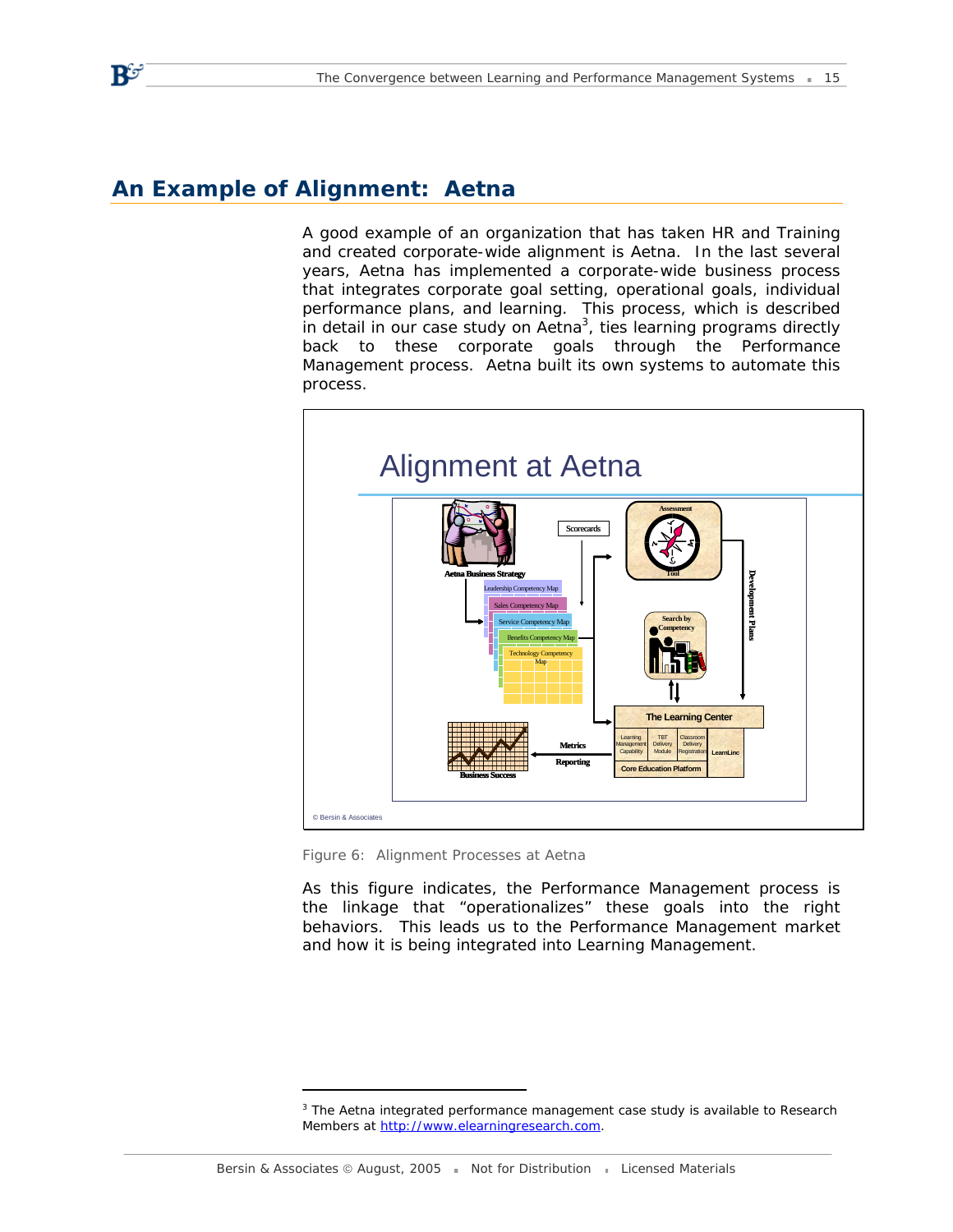# **The Learning Management Systems Market**

Now that we have identified the dynamics between HR and Training, let us look at the market and dynamics that drive Learning Management Systems.

### **Defining an LMS**

 $\mathbf{B}^{\mathcal{G}}$ 

Learning Management Systems are a well established corporate application for the management of training, e-learning, compliance, customer education, and corporate universities. Our research tells us that the LMS market in 2005 is approximately \$450 million and growing at 15-20% per year.



*Figure 7: LMS Market Evolution* 

As the figure above shows, Learning Management Systems have evolved from Training Management Systems, which were used in the 1980s and 1990s to manage the logistics and enrollment of instructor-led training. In the late 1990s, and throughout the last five years, the LMS market has focused on enabling e-learning. Most LMS today focus heavily on features, tools, and capabilities to deliver, manage, track, and analyze e-learning, as well as instructor-led training. These functions are business-critical in most organizations and we find that 55-65% of organizations have some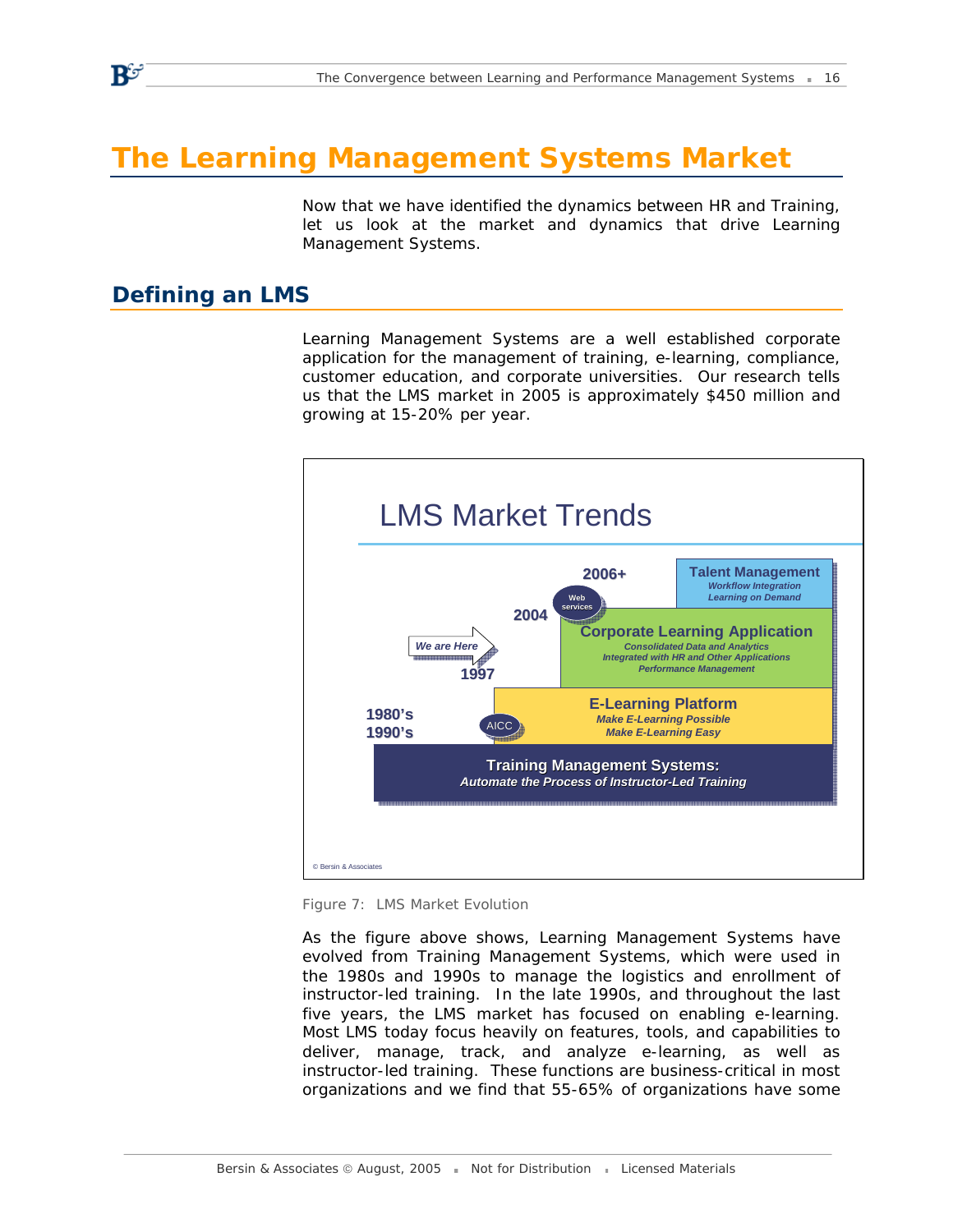kind of LMS already (although many of these are in the process of being replaced).

In the last few years, Learning Management Systems have evolved from training-centric applications into enterprise-wide corporate applications. This evolution (the green box in Figure 7, above) has taken place because organizations are realizing that to truly manage learning and development functions they must have a centralized system that is supported by IT, integrated into the company's HR applications, and used consistently across all business units. Although this centralization trend is continuing, the majority of organizations still have multiple systems that are not integrated into one.

The next big wave is Talent Management. As this research paper discusses, organizations that use their LMS for a corporate-wide application start to extend the platform to meet new needs. These include talent management, on-demand delivery of learning, and tighter workflow integration with other HR and customer-centric systems.

### **Business Drivers**

 $\mathbf{B}^\mathbf{C}$ 

The business drivers for an LMS implementation continue to be focused on administration and efficiency. LMS typically are purchased by training organizations to help them manage the logistics, enrollment, tracking, and measurement of the training function. These functions are very difficult to do by hand and often are business critical for compliance applications, product launches, new company initiatives, and many other applications.



Bersin & Associates © August, 2005 Resolution Constribution Resolution Adderials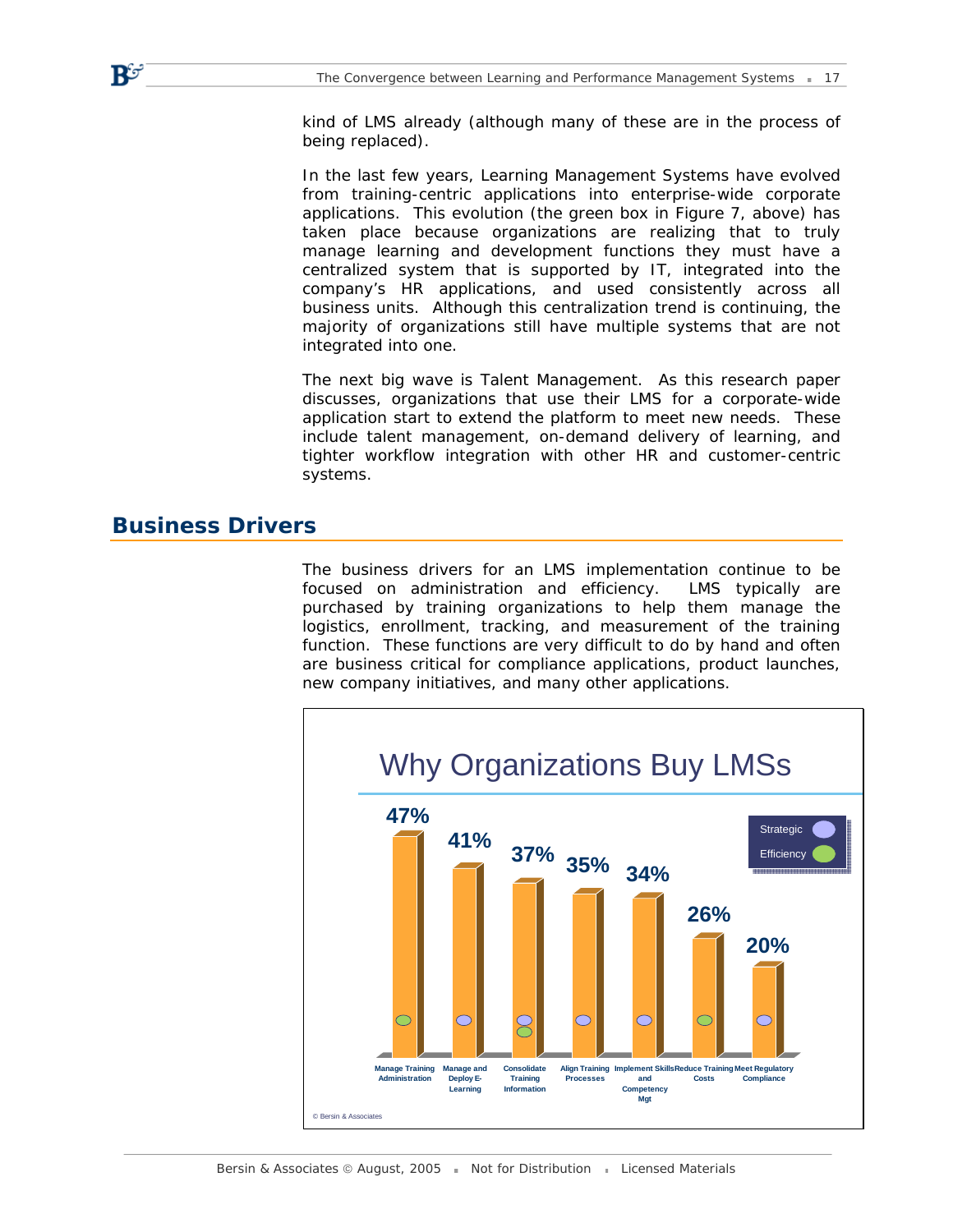*Figure 8: Why People Buy LMS Systems* 

There also are many strategic issues driving the decision to buy and implement an LMS: without an LMS, most organizations cannot tell how much money they are spending on training; they cannot measure and report on critical compliance initiatives; and they cannot deliver skills and competency-based programs.

As Figure 7 shows, we are in the third wave of the LMS evolution where many companies now see the LMS as a corporate-wide application. Companies at this stage look at an LMS as an integrated piece of their human capital strategy.

### **Market Size and Fragmentation**

 $\mathbf{B}^\mathbf{C}$ 

The LMS market is very fragmented. At least 70 suppliers provide some type of LMS, with the largest provider having less than 15% market share. In the last few years, there have been several mergers and acquisitions (Saba-ThinQ, SumTotal-Pathlore) but the market still is highly fragmented.



*Figure 9: LMS Market Share Breakdown (vendor names removed)* 

Note that the largest player in this chart (the blue 21% player) is "other" – smaller vendors who have 20-30 clients or fewer (for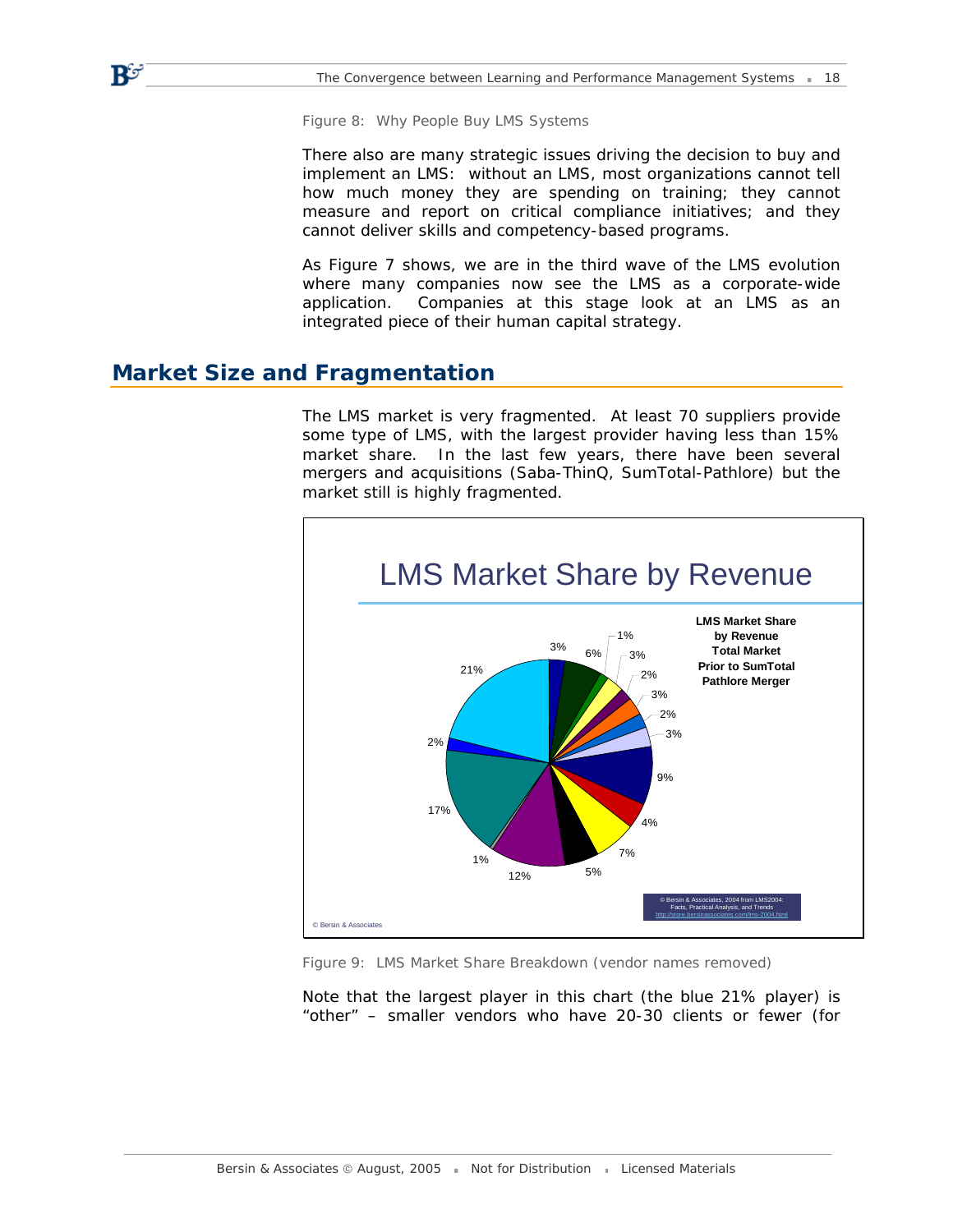detailed data, please read our LMS 2004 and 2005 Market  $Research<sup>4</sup>$ ).

Several mergers and acquisitions took place in 2005. Oracle acquired PeopleSoft, Saba acquired ThinQ, and SumTotal announced plans to acquire Pathlore. Despite these consolidations, many new LMS vendors emerged and many of the smaller companies achieved very high rates of growth. The reason for the fragmentation is that the market itself has different segments: small- and medium-sized businesses have very different needs from global enterprises; customer training has different requirements from a corporate university. We expect this fragmentation to continue.

### **Implementation Realities**

 $\mathbf{B}^{\mathcal{G}^{\prime}}$ 

When organizations implement an LMS, they quickly find that one of the biggest challenges is data integration. The LMS must have a consistent set of information about every employee (or every customer). The LMS must have information about each learner's job role, location, language, and where they fit in the organizational hierarchy.



*Figure 10: LMS Integration with HRMS* 

-

<sup>&</sup>lt;sup>4</sup> LMS 2004-2005: Facts, Practical Analysis, and Trends for Corporate Buyers, Vendors, and Consultants. Available to research members and for purchase at [http://store.bersinassociates.com/lms-2004.html.](http://store.bersinassociates.com/lms-2004.html)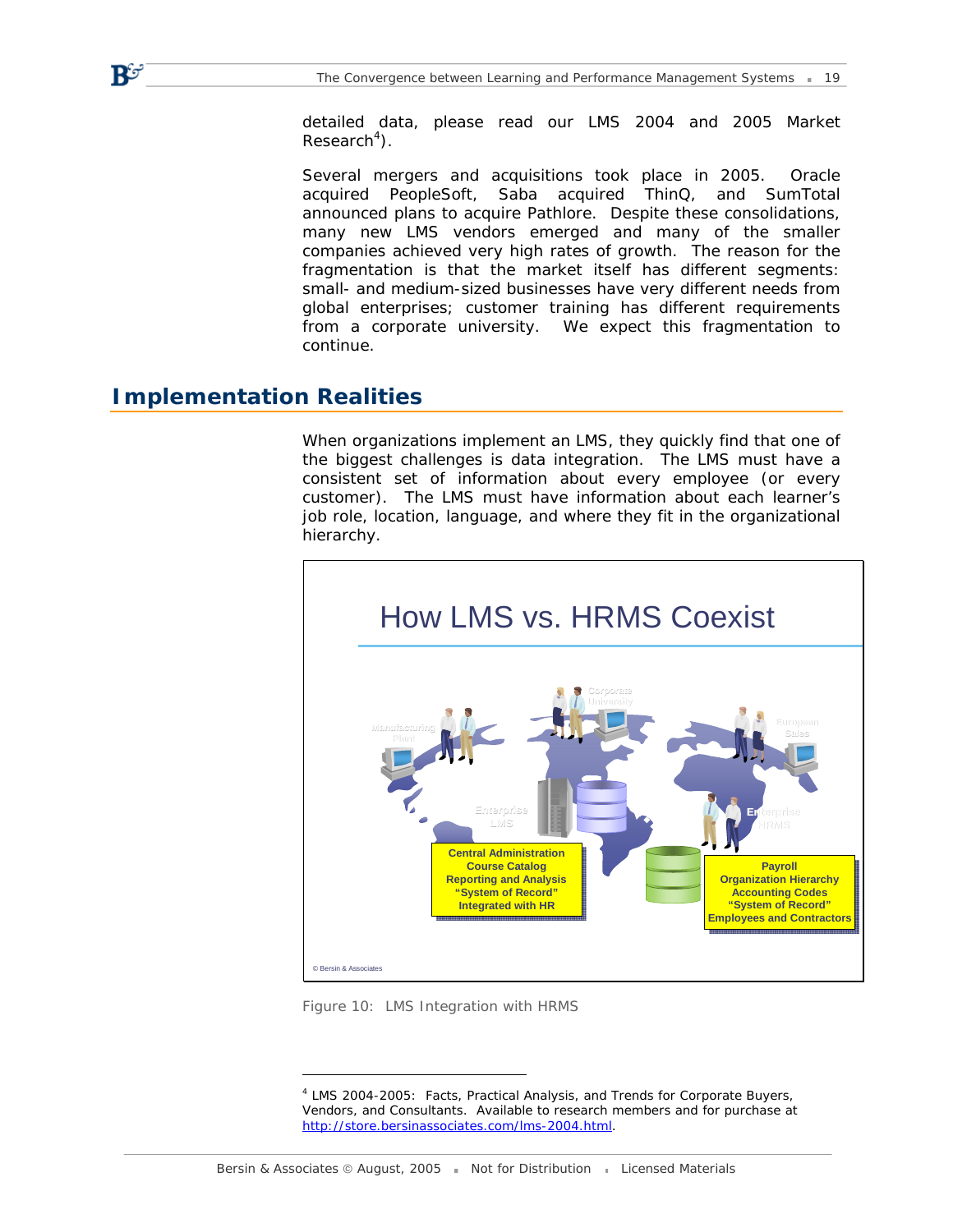$\mathbf{P}^{\sigma}$ 

As the Figure 10 shows, typically the LMS gets this information from some HR Management System (HRMS), which is the system of record for employees. The HRMS houses business critical information, such as employee start date, salary level, benefits, etc. It usually is a legacy system that has been in place for some time. The LMS only needs a subset of this information, but it must be kept consistent.



*Figure 11: Critical Nature of Data Integration* 

Companies tell us that this integration is vitally important. In order for the LMS to be "the single source of truth" for training, it must be kept consistent with "the single source of truth" for HR information.

# **Should the LMS come from your HRMS or ERP Provider?**

One would imagine that the best possible solution to the integration problem would be to buy an LMS from the HRMS provider. Unfortunately, this has not been a viable option. PeopleSoft was in the middle of launching its integrated LMS solution, which actually does *not* share the same database as the HRMS, when it was acquired by Oracle. Oracle now is in the middle of re-engineering its LMS strategy to integrate its solution with the Oracle e-Business Suite. The only major vendor HRMS system today which delivers a single integrated database is the SAP Learning Solution (LSO). SAP's solution is tightly integrated but still new and does not yet have many of the features and flexibility options that LMS buyers demand.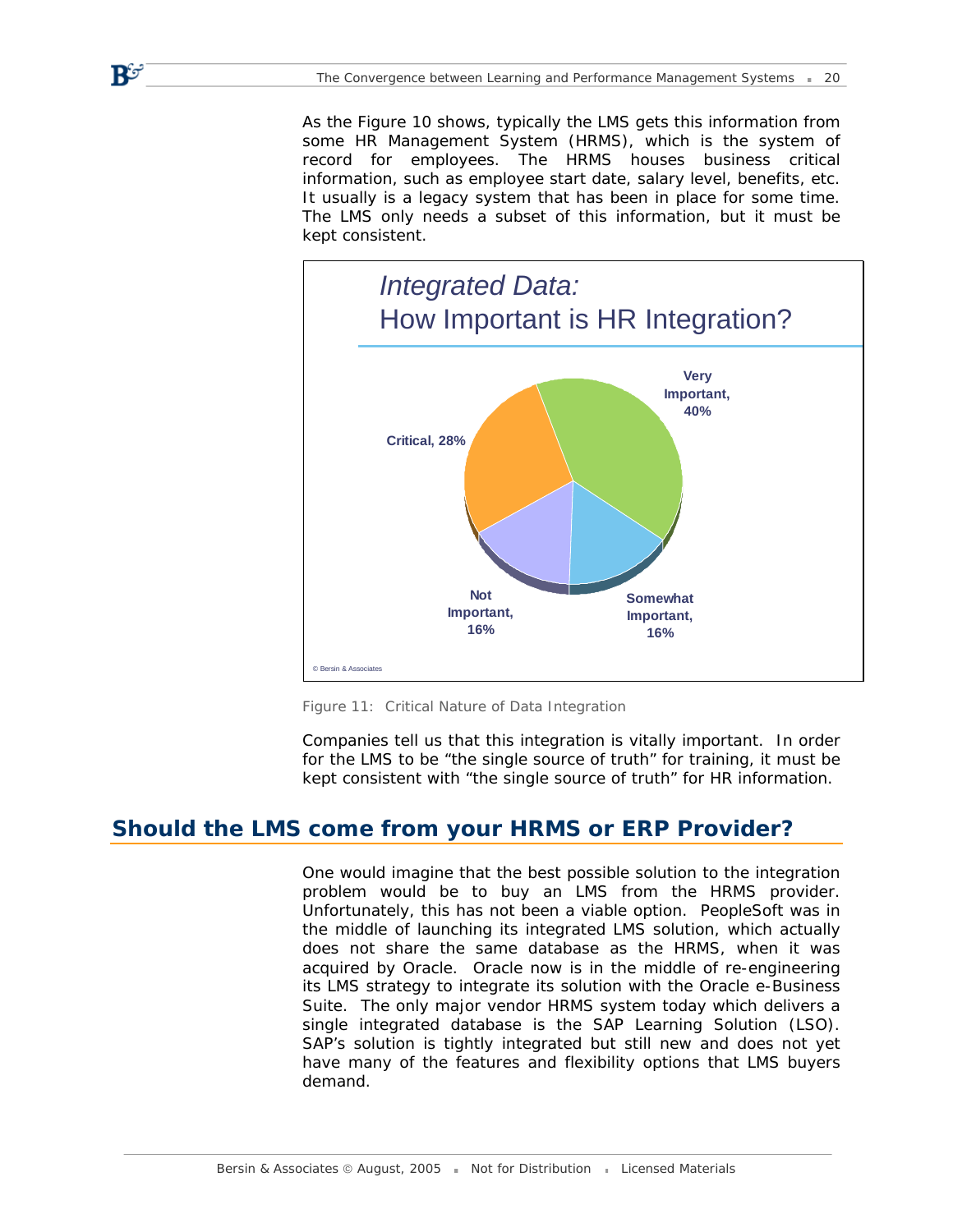$\mathbf{B}^{\mathbf{C}}$ 

Today, less than 5% of Learning Management Systems come from an ERP provider, although this number is growing.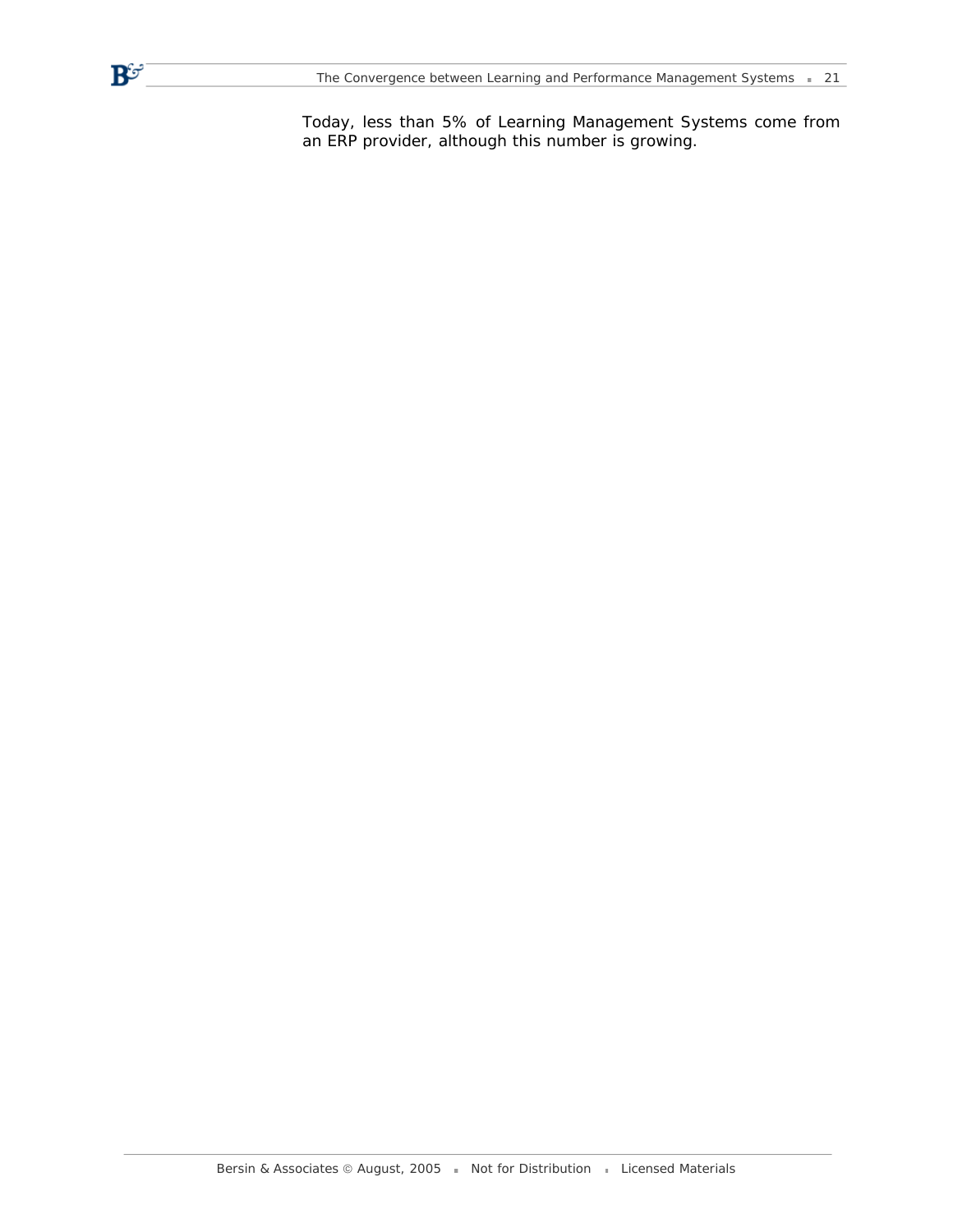# **The Performance Management Market**

 $\mathbf{B}^{\mathcal{G}}$ 

In the last year or so, the topic of Performance Management has risen to the top of HR managers' agenda.



*Figure 12: HR Interest in Performance Management* 

We believe this growth is due to four factors:

- 1. **Economic Growth:** As the U.S. economy grows, companies now find themselves growing again and are focused on aligning new and existing employees toward new products, services, acquisitions, and market opportunities. A performance management process is needed to operationalize these goals.
- 2. **Retirement of Key Skills:** A generation of older workers is retiring. As these individuals leave, the organization must identify the critical skills that leave with them. The U.S. government, for example, will lose nearly 20% of its adult workforce to retirement in the next 10 years. A performance management and skills management system is needed to identify the gaps and make sure they can be filled.
- 3. **Remote and Disconnected Workers:** As organizations become more decentralized, with people working in remote locations, managers no longer sit in the "office in the corner" where they can watch over employees. An automated performance management system makes a manager's job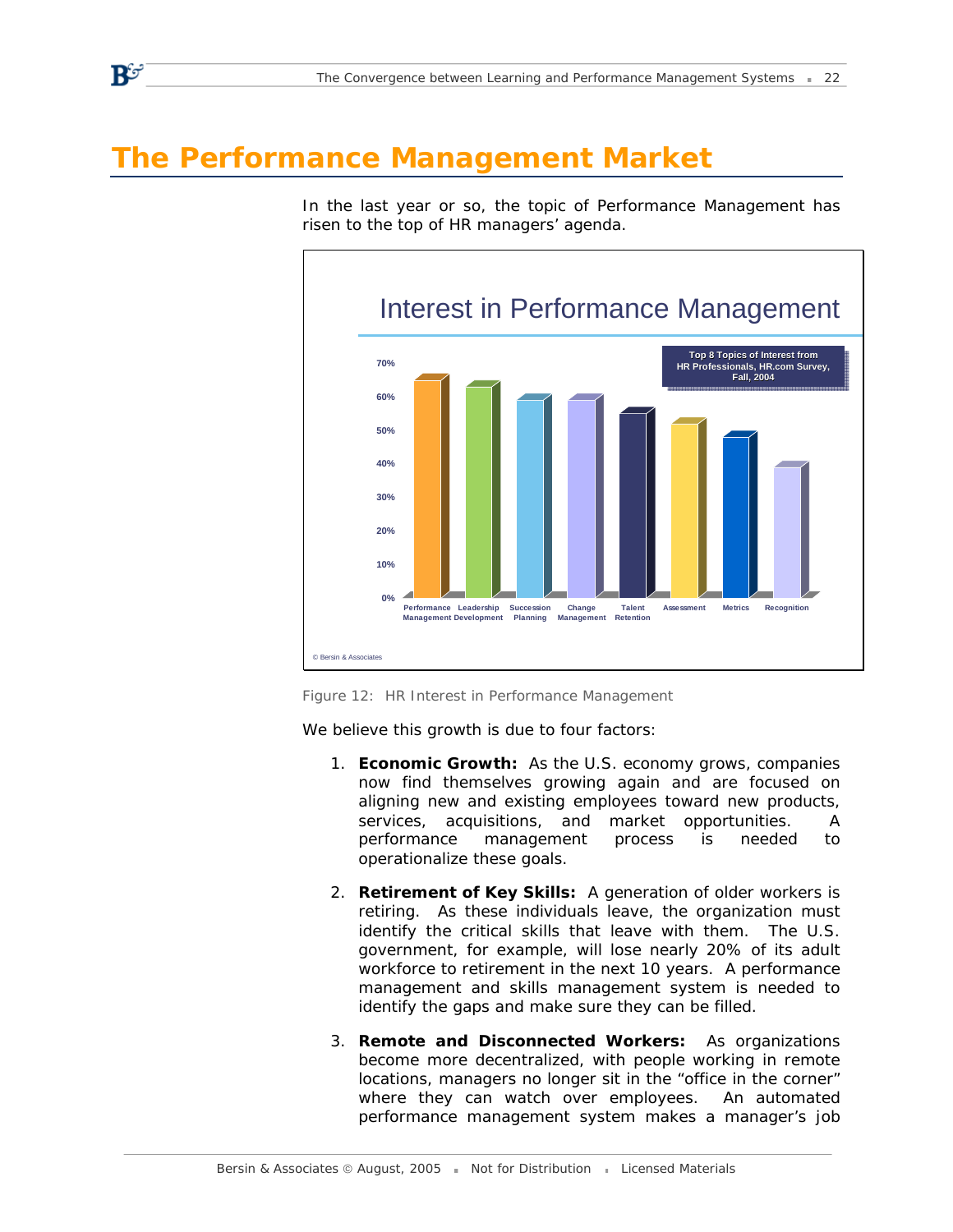much easier. Employees can use self-service to create goals, get them approved, and measure their attainment.

4. **A Top-down Focus on Results:** CEOs and Senior VPs are focused on results. When a company undergoes a major change in strategy or crisis, the CEO wants to manage change closely. Performance Management Systems, which show a top-down organization-wide view of goal alignment and attainment, are very attractive as operational management systems.

### **Business Drivers for Performance Management Systems**

 $\mathbf{B}^\mathbf{C}$ 



What specific business drivers do HR managers see for the implementation of a Performance Management System?

*Figure 13: Business Drivers for Performance Management* 

As Figure 13 shows, HR managers see two major business drivers: (1) alignment with corporate goals and (2) creating development plans for employee performance improvement.

These are fully consistent with our definition of alignment – and it is interesting that the development priority is even higher than retention and pay for performance. *HR organizations realize that one of the biggest benefits of a good manager (and management process) is not just higher output, but the ability for employees to learn how to improve.*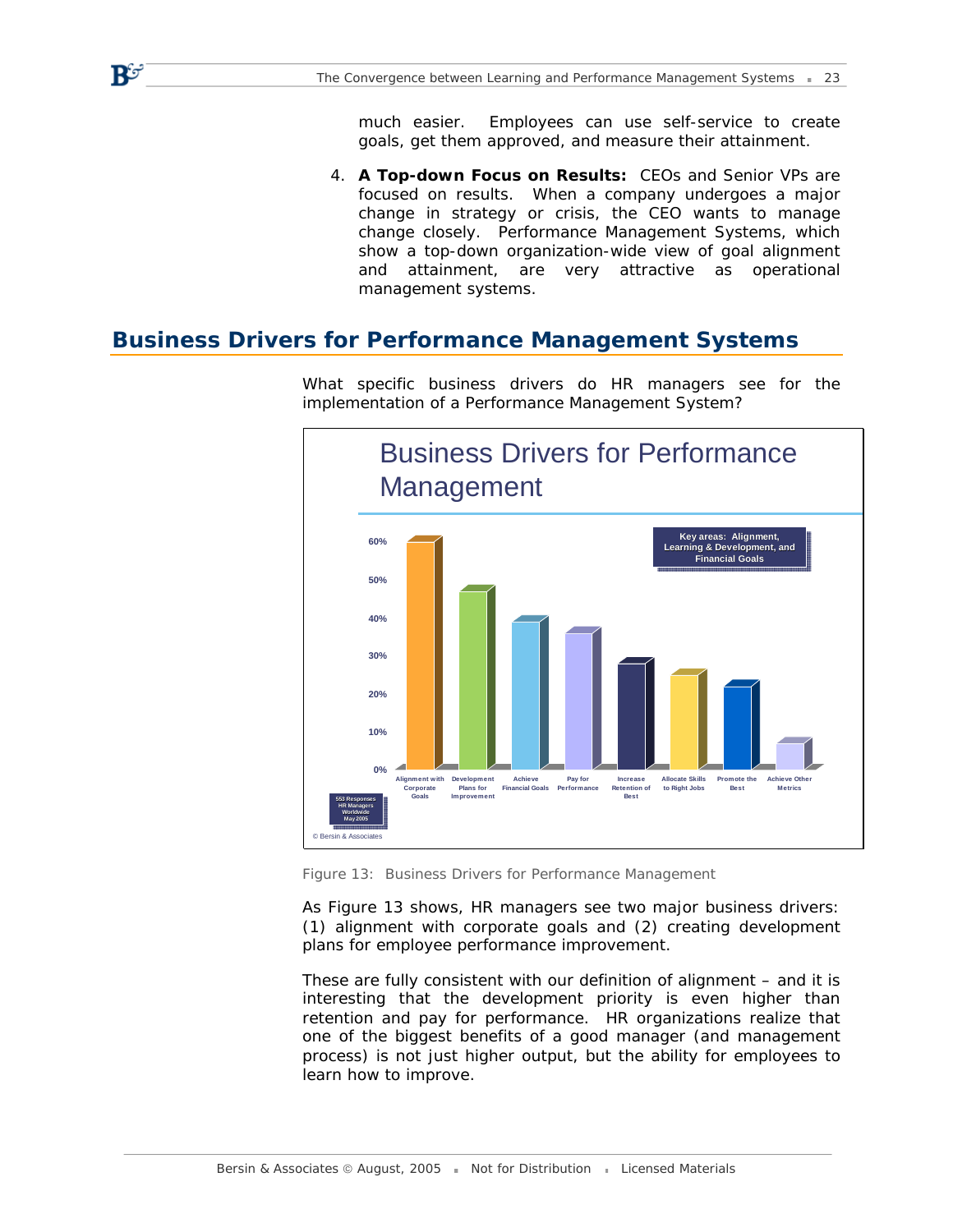# **Defining Performance Management**

 $\mathbf{R}$ o

People can define the term Performance Management in different ways. For the purposes of this paper, we define Performance Management as:

*"Management processes, which set measurable goals and objectives for employees, assess achievement and attainment of such objectives, and then use this information to improve performance through coaching, compensation, training, and other means."* 

When we ask HR managers how they define Performance Management, they indicate the following:



*Figure 14: How HR Managers Define Performance Management* 

As you can see, HR managers view goal setting, performance reviews, and skills and competency assessment as key parts of a performance management process. Interestingly, only 8% of HR managers see "assessing job performance based on business metrics" as a critical part of the process. Again, this indicates how HR professionals focus on corporate-wide issues – it is left to the line manager.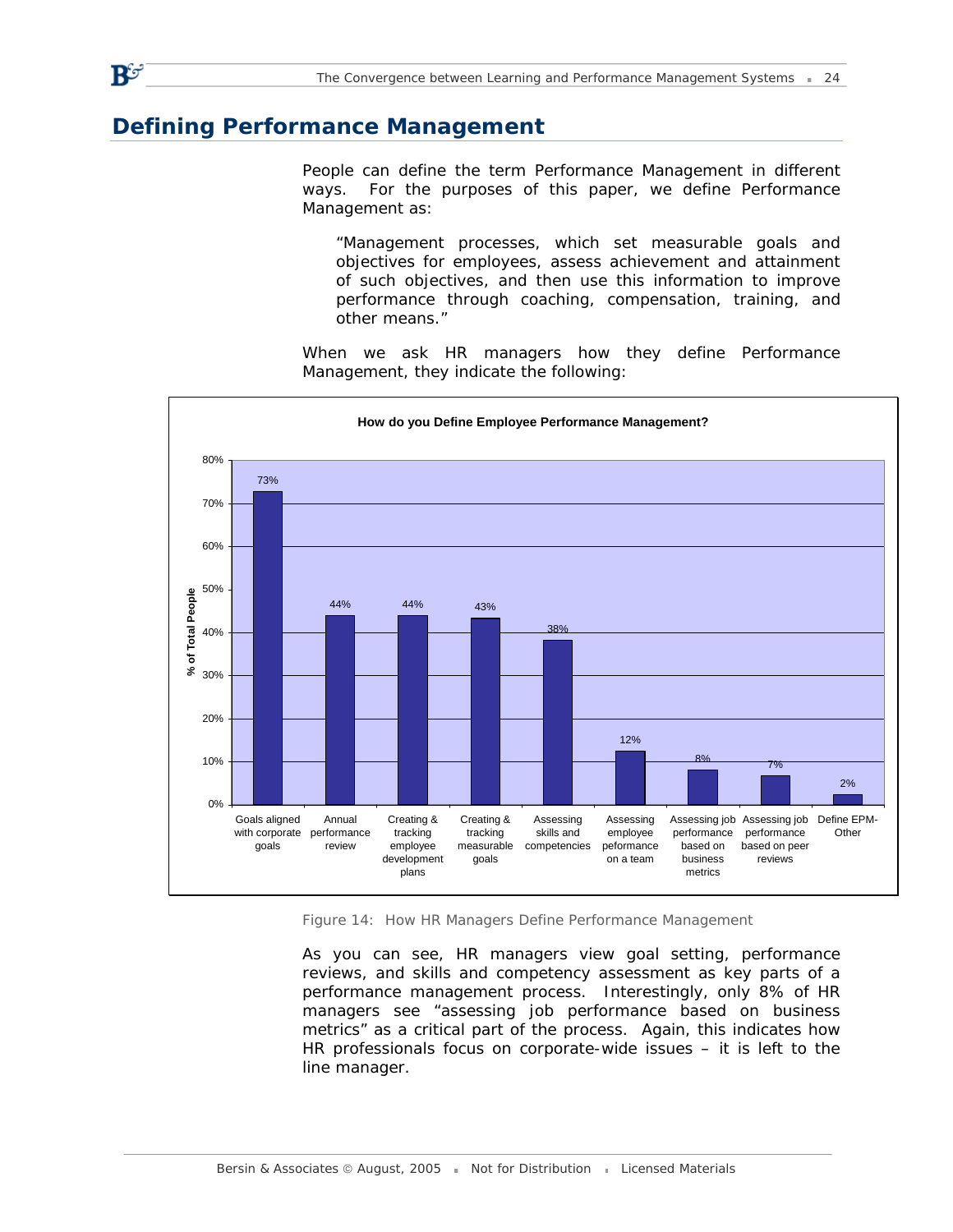#### **Need for Flexibility**

As Figure 14 shows, organizations define performance management in different ways. Some organizations use 360 assessments, some use very measurable goals, some use development plans. Each of these elements may use standard or customized goal templates, skills and competencies, and assessments. The system must accommodate this wide range of options and provide a wide range of reporting solutions to let managers, executives, and HR administrators view progress, alignment, and compliance with the process.

# **Adoption of Performance Management Today**

One of the reasons the Performance Management Systems market is growing so quickly is that many companies do not feel they have an adequate solution today. When we ask HR managers about what business processes they feel need most improvement, they tell us the following:



*Figure 15: HR Processes That Need the Most Improvement* 

As Figure 19 shows, the three areas of biggest dissatisfaction in HR are Skills and Competency Management, Succession Planning, and Performance Management. Competency Management and Performance Management go hand in hand.



 $\mathbf{R}^{\mathbf{G}}$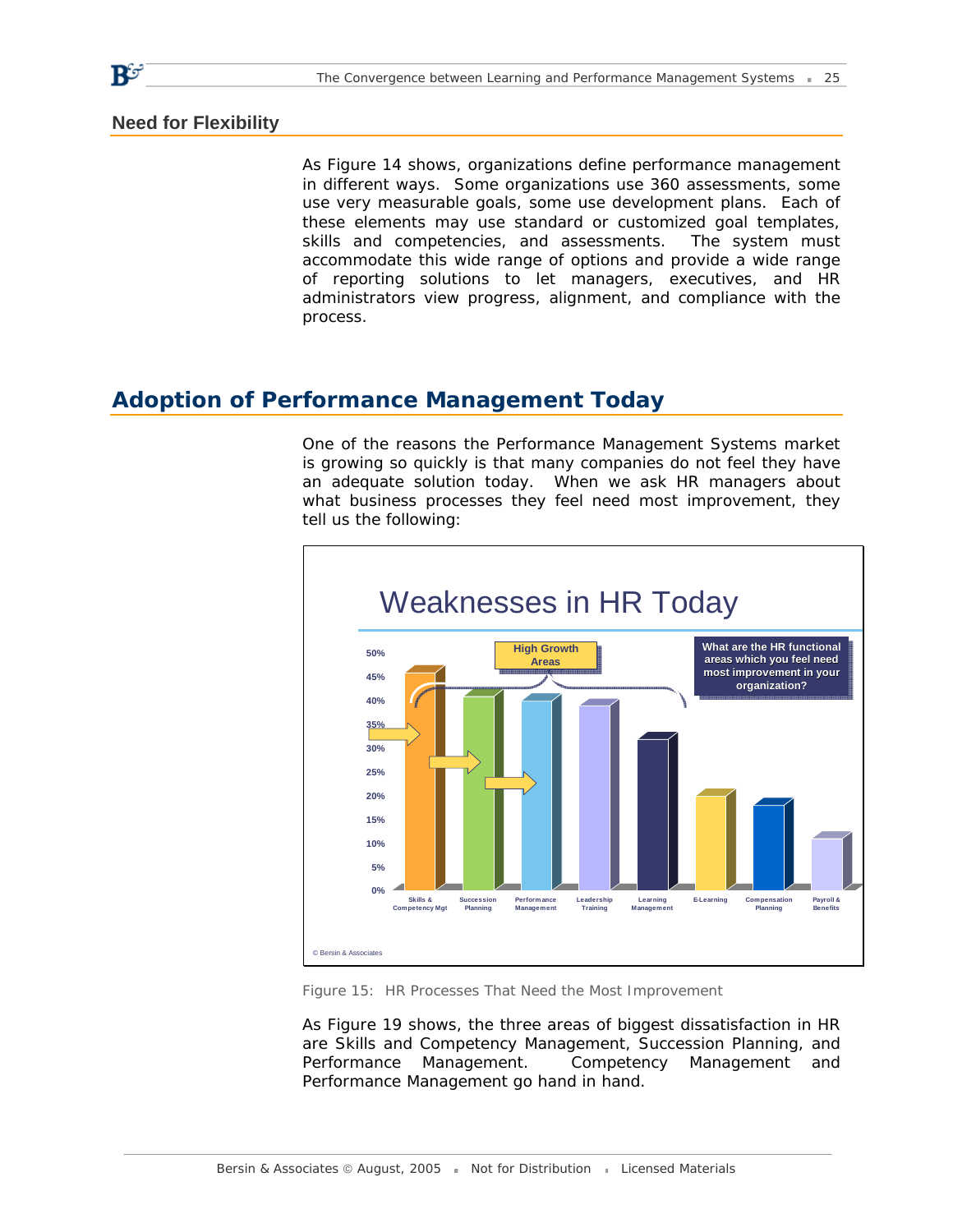When we look at how widely Performance Management processes are implemented (Figure 16), we find that the market still is evolving. Less than 1/3 of organizations have an enterprise-wide Performance Management process in place. Approximately 68% of respondents have some process, but almost half have no real standards in place.



*Figure 16: Adoption of Performance Management Processes Today* 

This figure tells us that HR organizations have some work to do. The first step in implementing an enterprise-wide solution is to establish the processes you will standardize on. Then you can implement the systems, training, and change management needed to operationalize a consistent process.

#### **Adoption of Skills & Competency Management**

R5

One important piece of Performance Management, as supported by the definitions by HR managers above, is the development of a set of standardized skills and competencies that employees and managers can use to assess performance.

Skills and competency management is a difficult process. It is very rare for companies to adopt an enterprise-wide model (12% of respondents claim to have done this) because of the rapid changes in business needs and, therefore, job needs. Interestingly enough, almost half of respondents have some well-defined skills and competencies already, so we see this as an enabler that many organizations can draw upon.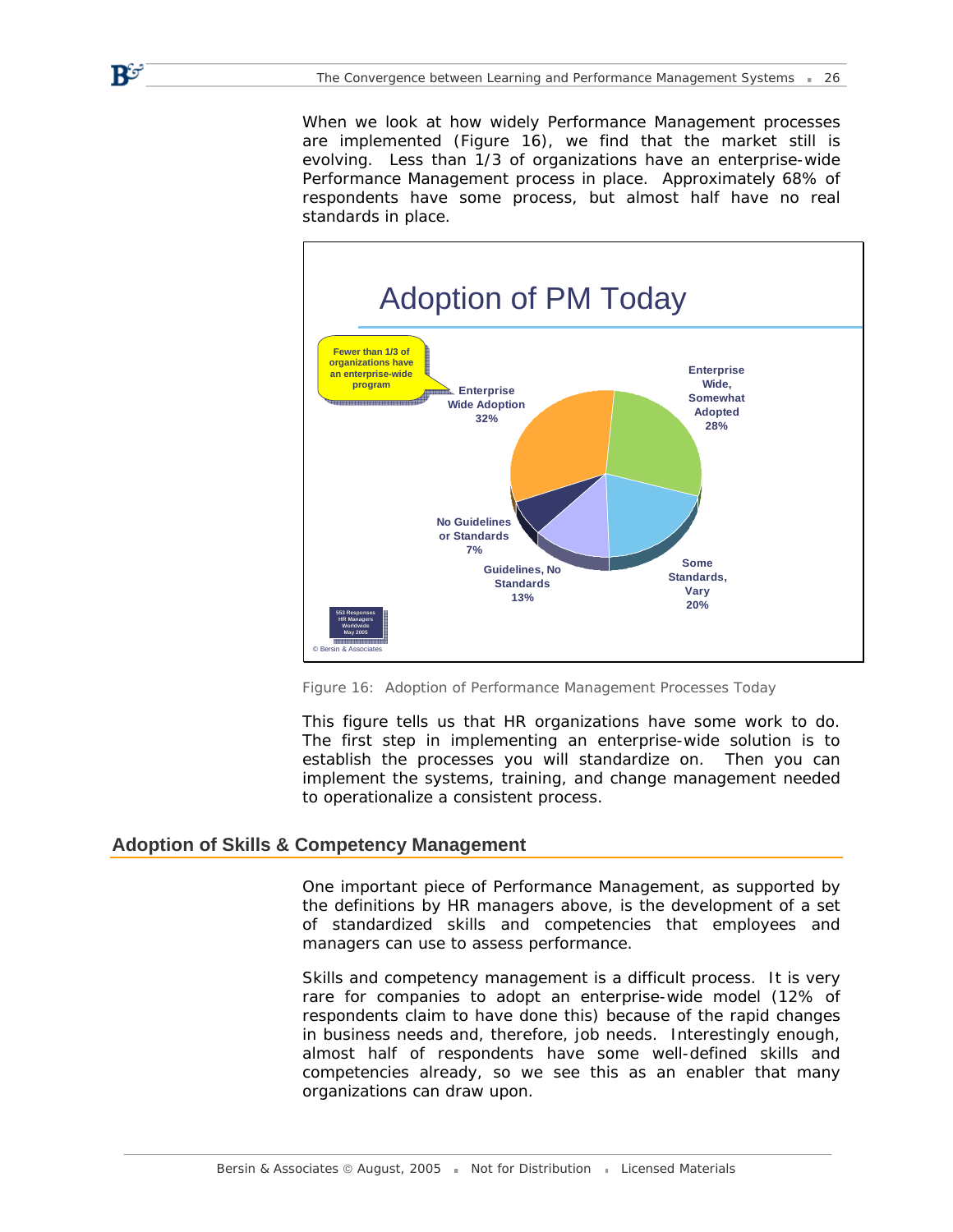$\mathbf{B}^{\mathbf{G}}$ 



*Figure 17: Adoption of Skills and Competency Management* 

One of the reasons why skills and competency management is getting easier is the broad range of off-the-shelf skills libraries available. Most organizations we talk with purchase standard libraries and then customize and enhance them for organizationspecific needs.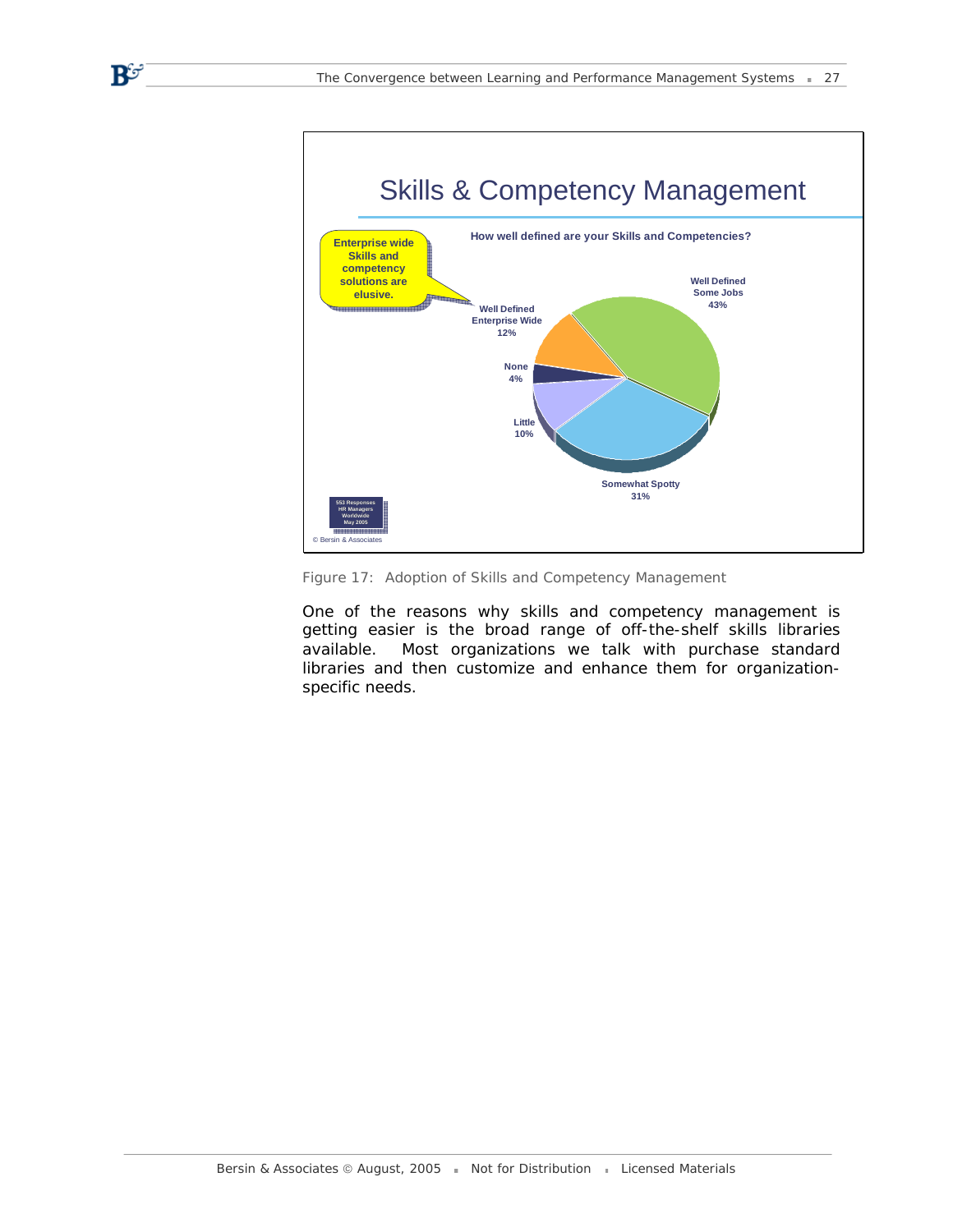### *Building a Critical Skills and Competency Library at BC Hydro*

BC Hydro (the primary utility for British Columbia) is like many organizations today in that they have many long-time employees with critical skills that are not necessarily written down. Much of the company's older equipment no longer has documented procedures for operations and maintenance. The skills to maintain this equipment is in the memories of workers – many of which are retiring. These are business-critical skills.

In order to create a Performance Management process, BC Hydro had to define these skills and implement them into their Performance Management System. This required many months of hard work by a seasoned HR professional, working directly with line managers in operations.

BC Hydro uses a refined process called DACUM (a job-task analysis process, [http://www.dacum.org\)](http://www.dacum.org) to build a competency profile for each job. This process helps to identify the critical skills for each job – those skills and competencies that drive success in that particular assignment. Once these critical skills are established, then you can establish competency standards and a rating scale for performance management.

Finally, once these critical skills and competencies are established, the organization can map learning offerings to these competencies to create an integrated Performance Management – Learning Management solution.

### **Adoption and Use of Performance Management Systems**

 $\mathbf{R}^{\mathbf{G}}$ 

As one may expect, since the Performance Management market still is evolving, the use of technology is undergoing rapid change. Today, of the organizations with an enterprise-wide performance management process, only 35% have any kind of automated system. Only 11% have a vendor-provided solution.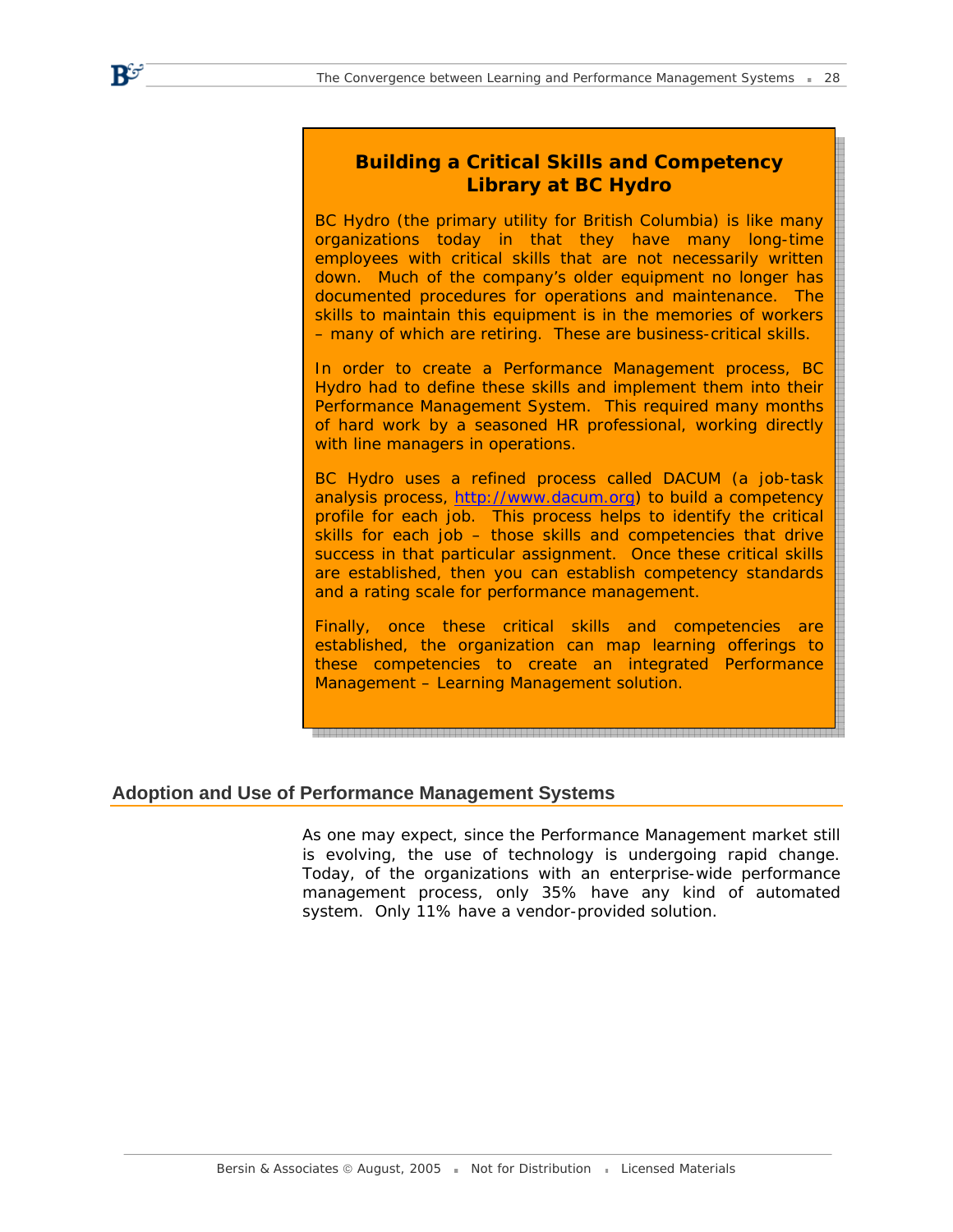$\mathbf{B}^\omega$ 



*Figure 18: Adoption of Performance Management Systems and Tools* 

Figure 18 illustrates why the Performance Management software market is growing so rapidly. One may ask why there is such a small adoption rate given the demand. We believe that vendors are just now beginning to offer the right level of flexibility, functionality, and services to automate this complex process.

In our upcoming report, *Fall 2005 Performance Management: What Works®,* we will publish vendor market share and key vendor profiles.

Our data also shows that automation of Performance Management really does work. When we asked respondents about their satisfaction with their Performance Management Systems, we found that 42% either are satisfied or very satisfied and only 13% are unsatisfied.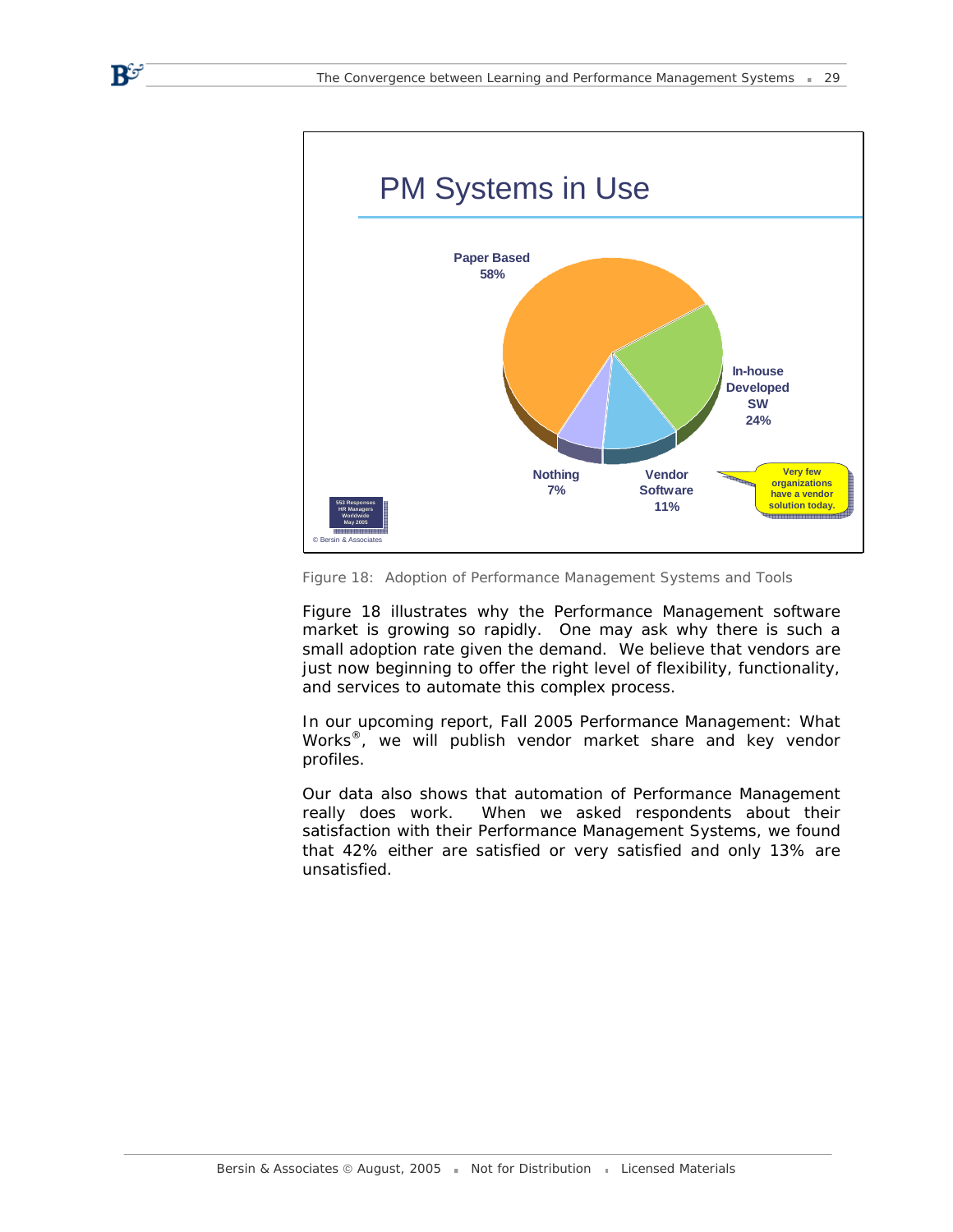

*Figure 19: How Satisfied are Buyers of Performance Management Systems?* 

What this tells us is that the system itself is less important than the automation process. When implementing these systems companies see great improvements in productivity and access to data, thereby making them wonder how they lived with paper-based processes for so long. As we continue this research, and the number of automated systems grows, it will be interesting to see if these satisfaction levels stay as high.

# **Biggest Issues with Current Systems**

 $\mathbf{B}^\omega$ 

Among the 11% of companies that have vendor-provided systems, what are the biggest issues they face? As the following chart shows, the top three issues are ease of use, flexibility, and integration with learning management.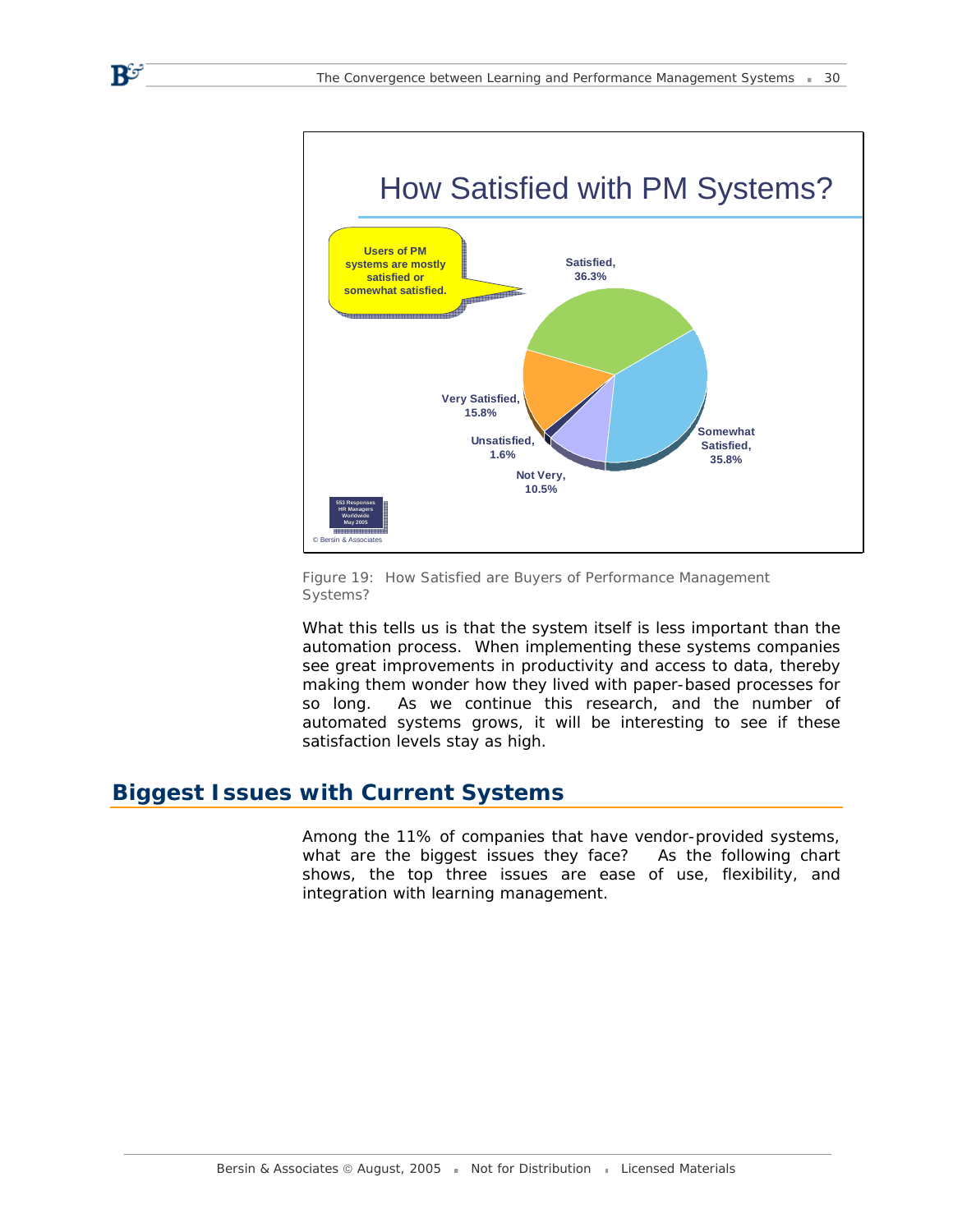

Figure 20: Biggest Issues with Performance Management Systems Today

#### **Ease of Use**

 $\mathbf{B}^\omega$ 

Performance Management Systems are used by many people: managers, employees, line workers, and executives. Like learning management systems, the PM application is one of the few employee-facing applications that may be used by everyone in the company. As a result, it must be very easy to learn and easy to use.

#### **Need to Integrate with Learning Management Systems**

When we asked respondents how they value the integration between Performance Management and Learning Management, the results were striking:

- ¾ 69.3% stated that LMS-PM integration was Very Valuable or Highly Valuable.
- ¾ 91% stated that LMS-PM integration was Very Valuable, Highly Valuable, or Valuable.
- ¾ Only 9% stated such integration had somewhat or little value.

One would ask whether standalone Performance Management vendors can survive without integration with LMS vendors.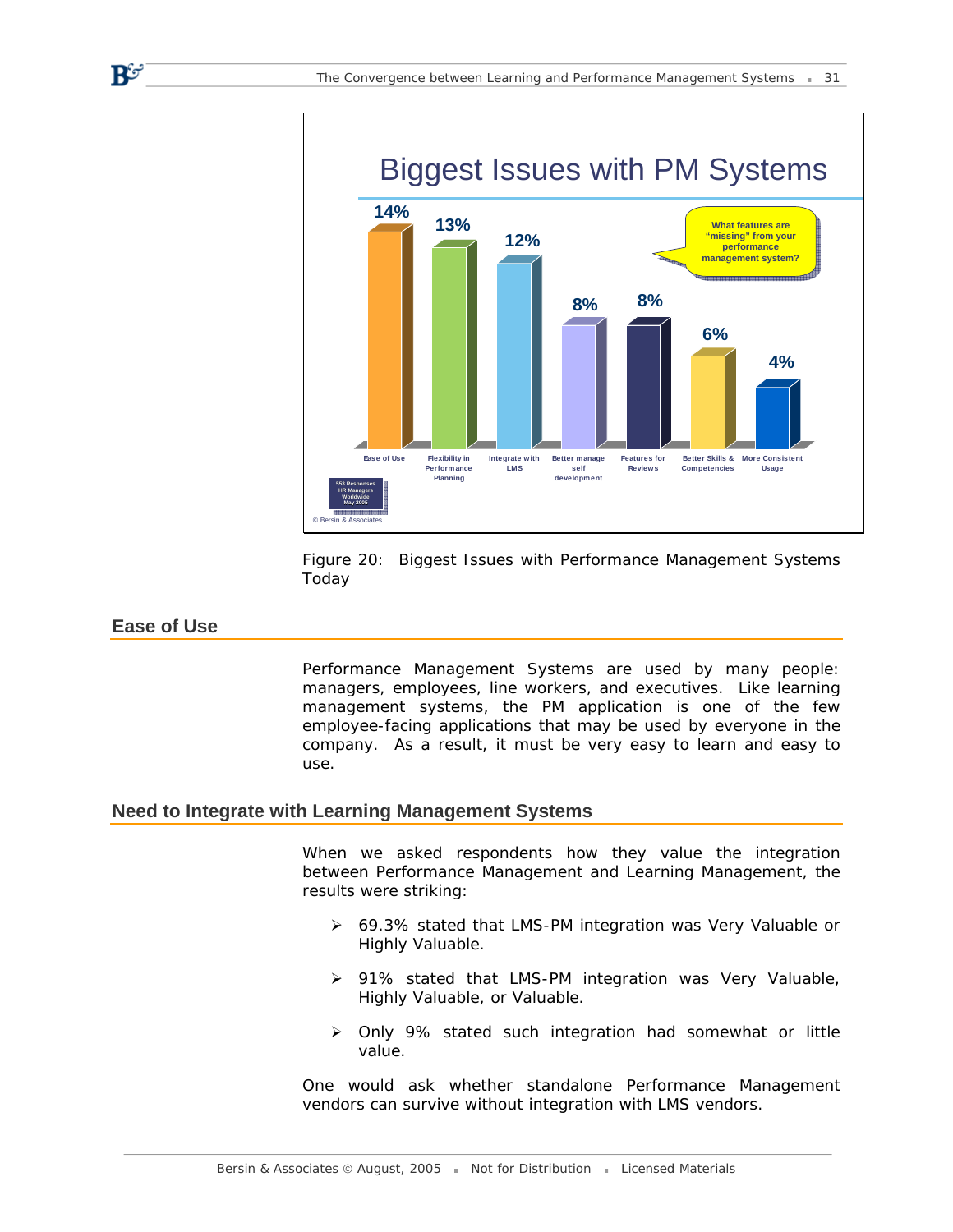$\mathbf{B}^\omega$ 

Such integration has many benefits. When an employee creates an annual performance plan, there often is a development plan. This development plan requires that the employee embark on development activities, some of which are delivered by the training organization. If the systems are separated, training results must be entered manually.

From the training perspective, if the systems are integrated, the training organization has immediate visibility into the demand level for different types of learning activities.

In our study, we asked respondents what they perceived to be the benefits of integration between Learning and Performance Management Systems. As the following chart shows, nearly 1/3 of the respondents believe such integration will help managers more easily create development plans, and about 1/3 believe this integration will help in developing more pertinent training programs.



*Figure 21: Perceived Benefits of LMS Integration* 

Clearly, there are important potential benefits here.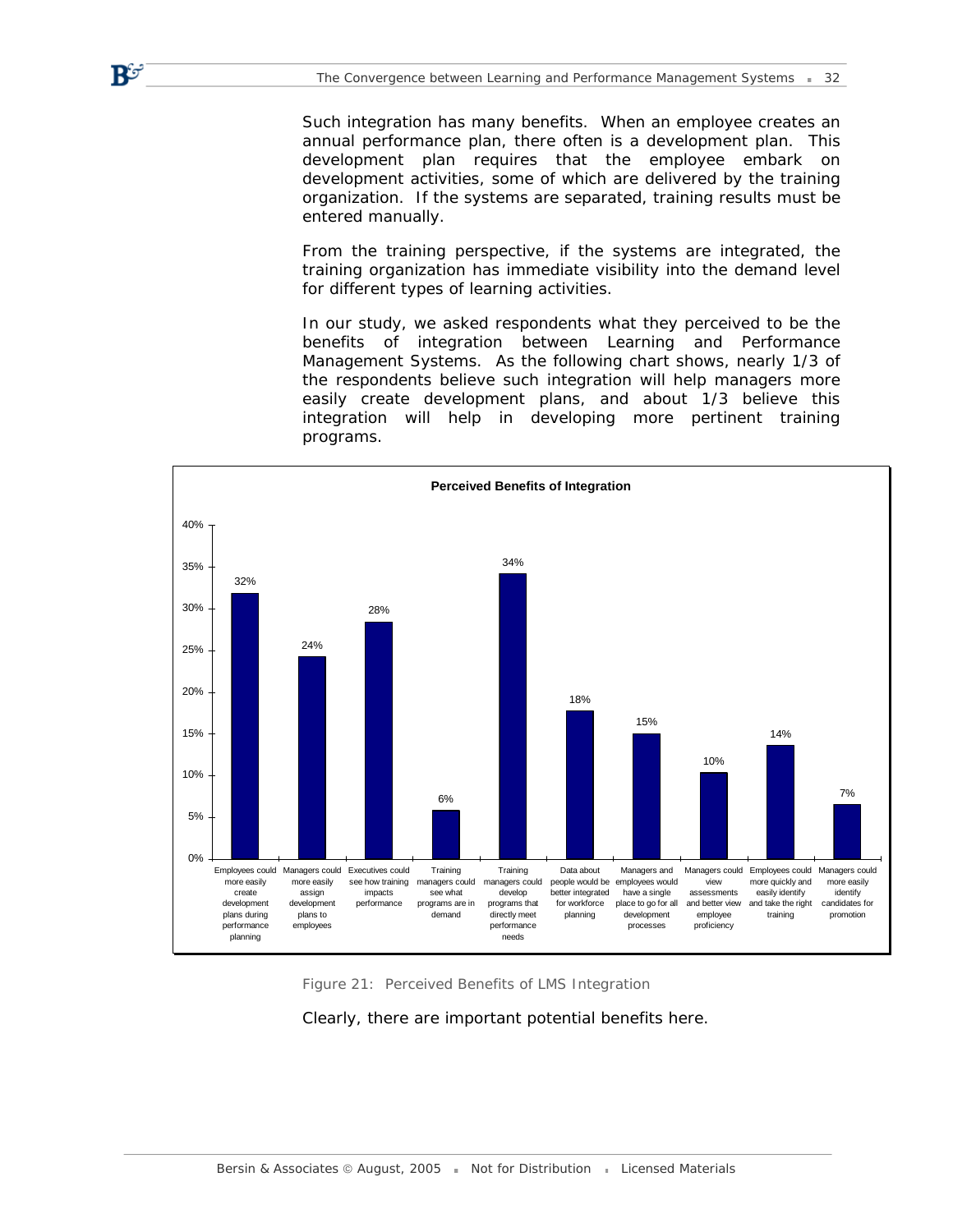# **How Applications Converge**

 $\mathbf{R}^{\mathbf{G}}$ 

We have examined the differences between Training and HR, and we have explained the dynamics of the LMS and Performance Management Marketplace. How are these applications converging to define Talent Management?

# **Linkages between HR Applications**



Let us first examine the entire range of HR applications and how they fit together. (Focus is on the L&D set of applications.)

*Figure 22: Linkages between HR Applications* 

As Figure 22 shows, HR applications tend to fit together. Performance Management and Learning Management each use an integrated skills and competency database. The skills and competency database, if it exists, often is tied to job titles and job descriptions, which usually reside in the HRMS. You can implement a Performance Management process without an enterprise skills and competency database, which most organizations do not have, but over time, this database will be built up by managers. As it grows, training programs and assessments are needed to support these skills and competencies. Hence, the two applications are linked.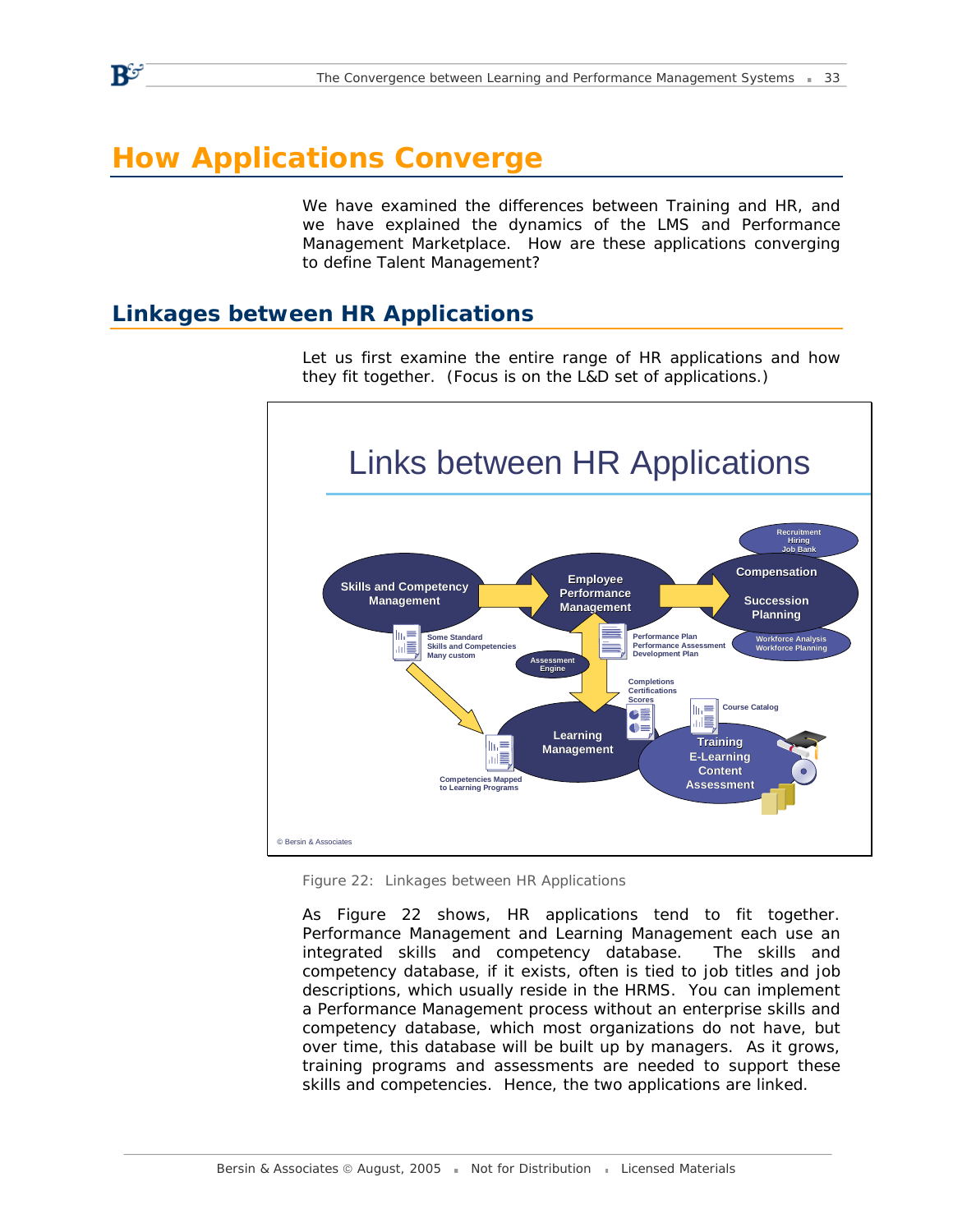The output of a Performance Management System is used for many other functions: compensation planning, salary reviews, succession planning, and workforce planning. When a manager wants to staff a project or look for high-potential individuals to promote, their performance plans and appraisals will be very important. Over time, therefore, the Performance Management System might need to feed a compensation planning and workforce planning system.

If Performance Management is done manually, as it is done in most organizations today, this information must be obtained by contacting the manager and reading the reviews. If it is automated, individuals can be identified much more easily.

# **The Vision of Human Capital Management (HCM)**

 $\mathbf{P}$ 

Let us briefly discuss the vision of HCM: If all these applications share data, why shouldn't they all be integrated into one suite? Why shouldn't they all be made available from a single vendor?

This argument makes perfect sense. In a perfect world, all these applications should work together. In the real world, however, the problem is very complex. No single vendor provides every single HR, training, and performance management-related application. Even the ERP providers (SAP and Oracle), who have larger R&D budgets than all the other vendors put together, are just now building out their Learning Management Systems and Performance Management applications.

The question for HR and Training managers to focus on is this: "What business problems are we trying to solve?" *Ultimately, these problems will drive the business case for the system.* For example:

- $\triangleright$  If you have a large training organization and need a solution to manage e-learning content, certifications, resource scheduling, and reporting – a robust Learning Management System is the key component.
- $\triangleright$  If you see a big problem in skills deficiency, retirement, or inconsistent compensation programs, Performance and Skills Management will be the primary focus.
- $\triangleright$  If you are focused on recruiting and retention (a high growth business perhaps), you will focus on training, identification of top performers, and using this information for succession planning and retention programs.

As you evaluate Learning and Performance Management solutions you will start to see the benefits of an integrated system. The key question is: are you ready to implement multiple applications or are the pressing business issues in one area or the other? And when you look at vendor solutions, which have a wide variety of modules and options, which ones provide the most value-add for your organizations overall talent management needs?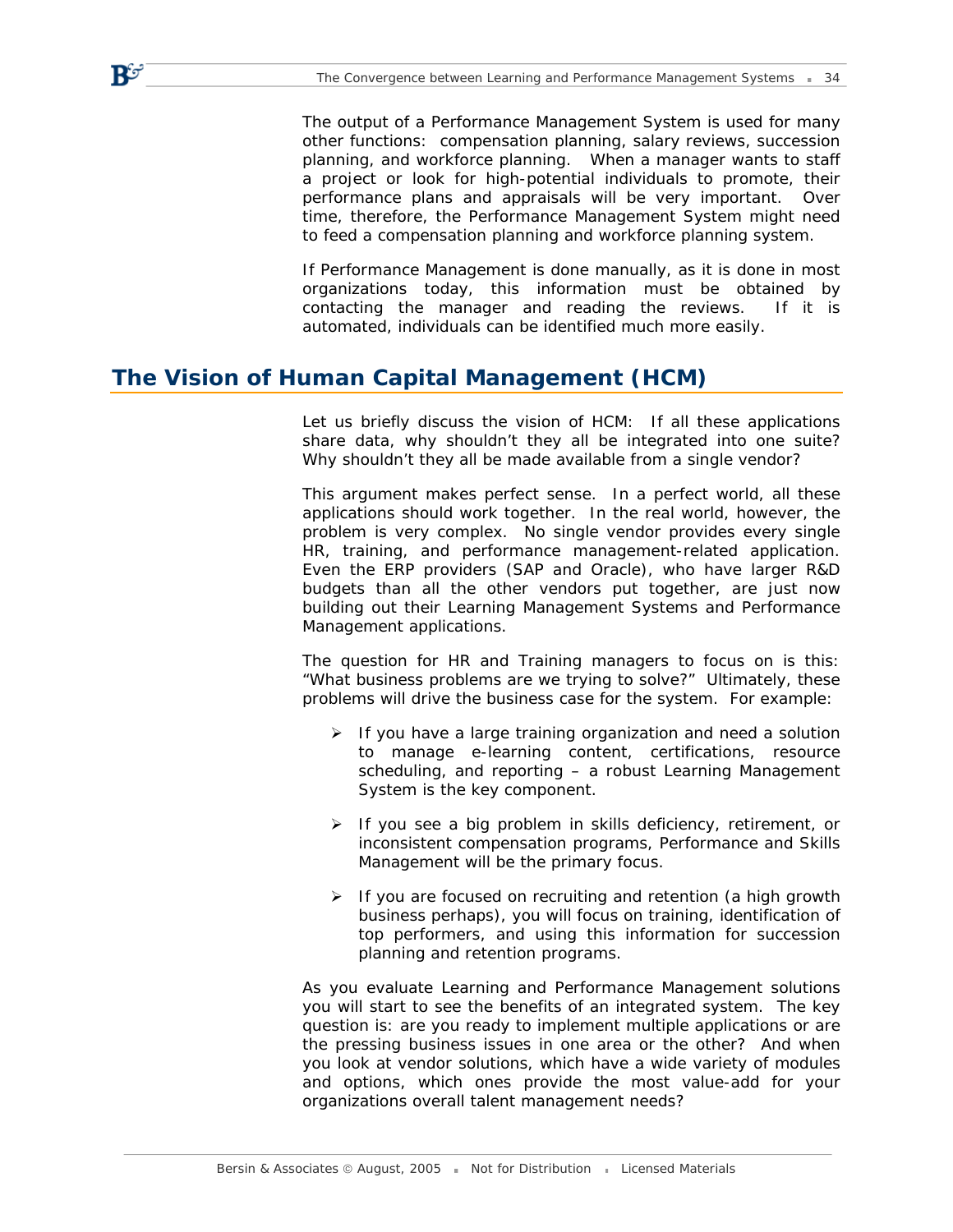# **How Applications Converge**

If we revisit the application linkage chart we showed earlier, one can see that the purple area is the Learning & Development or Talent Management domain, and the blue area is the HR Management domain.



*Figure 23: L&D Domain vs. HR Management Domain (not to scale)* 

As you can see from this chart, Performance Management, because it draws upon skills and competencies and often includes development plans, tends to fall in the middle.

#### **Increasing use of the term Talent Management**

As we described earlier, forward thinking organizations tend to call this integrated set of processes Talent Management. Talent Management refers to the HR and Training processes used by an organization to develop, enable, and manage employees for maximum performance – and to use those processes to make sure the right people are in the right jobs. Many training organizations now report to the "VP of Talent Management," and many HR executives are being renamed "VP of Talent."

 $\mathbf{R}^{\mathbf{G}}$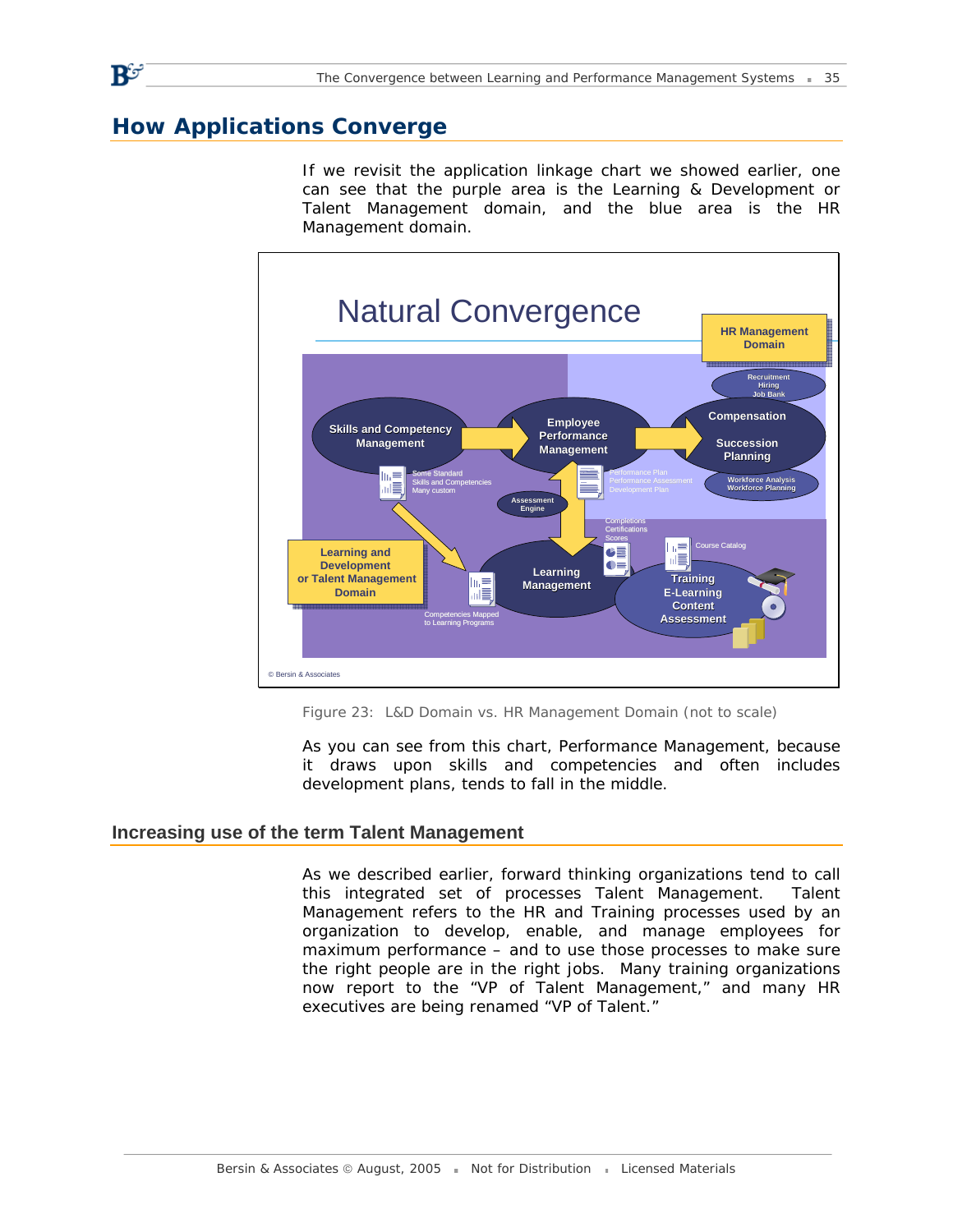# **Business Benefits of LMS-PM Integration**

What are some specific business benefits that organizations see from these integrated systems? In our research we asked people to tell us:

- ¾ What benefits do they see in LMS-PM integration?
- $\triangleright$  What benefits have they achieved from integrating these functions?
- ¾ What problems would they like such integration to solve?

#### **Aligning Training with Business Needs**

The biggest benefit from a training standpoint is that with an integrated solution, the training organization has visibility into precisely the performance plans, goals, and improvement plans needed in the business. This information lets the Learning & Development organization build programs that align directly with current and urgent business needs.

#### **Ease of Use for Managers and Employees**

With an integrated LMS-PM solution, managers have a single place to go to develop performance plans, create development plans, assess, rate, and review the progress of employees. Ease-of-use accelerates adoption. If a manager (and employee) can go to a single place to see their performance plan, development plan, training schedule, assessments, and goals, then they are much more likely to use the system.

#### **Integrated Skills and Competency Management**

As we described earlier, both applications require some set of standard competencies. Performance plans may be competency driven (e.g., you must achieve level 5 in Java programming) and, as a result, learning objects must be available to deliver these competencies. Once the two applications are integrated, it makes more sense to build a common set of competencies.

A word of warning here: Our research finds that companies that embark on enterprise-wide skills and competency mapping projects often fail. The best way to implement skills and competencies is to either adopt broad categories that managers can tune and refine for their business units, or focus on one job function or business area at a time (i.e., IT, manufacturing). Development of standard skills and competencies takes focus, an interdisciplinary team, and time. Do not let a skills and competency project hold up your implementation of Learning and Performance Management applications.

 $\mathbf{R}^{\mathcal{G}}$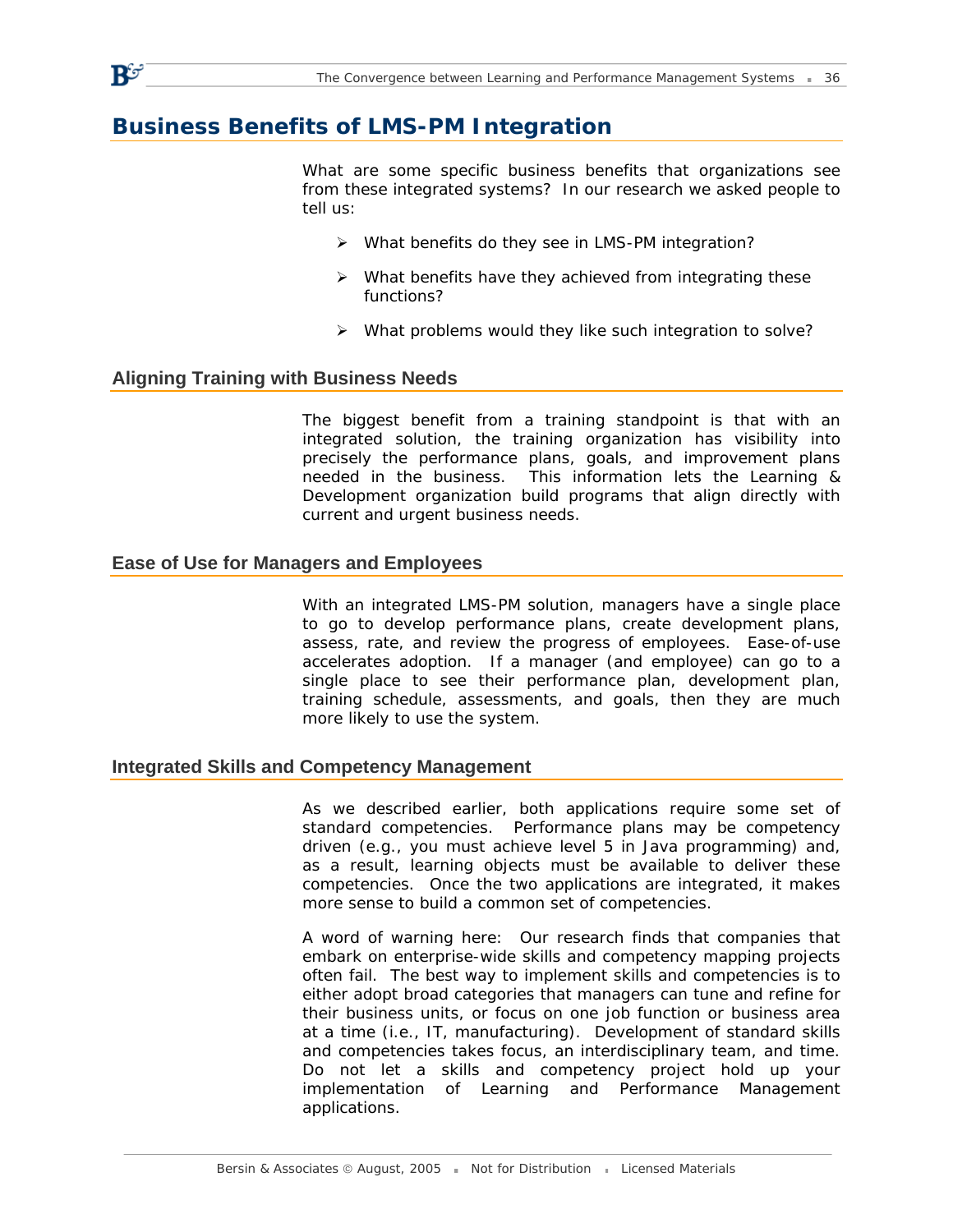#### **Integrated Assessment Tool**

 $\mathbf{P}$ 

Both Learning and Performance Management have extensive needs for assessment. With an integrated platform, the assessment tool can be shared, thereby enabling analysts to easily create assessments for a wide variety of uses: from competency assessment to compliance to learning program surveys and assessment. Organizations often use a number of tools for different types of surveys and assessments. An integrated HRD system can provide a single tool for all these uses.

#### **Integrated Workflow**

By integrating these two systems, workflow can be integrated. For example, when a new employee is hired they may have to (A) attend new hire training, (B) sit down with their manager and develop a 90-day performance plan, (C) create goals for their first and second quarters, and (D) set in place a learning and development plan for their first year. In an integrated platform, this new hire process can be created once and used again and again by all managers with new employees.

#### **Integrated Reporting and Analytics**

Both Learning and Performance Management have needs for many levels of manager, director, and executive reports. First line managers need to see an integrated view of performance attainment, learning achievements, and status of planned activities. They need to have a dashboard, which shows the status of goal achievement, compliance with training, and achievement of target skills in a single place. By merging the applications, these dashboards and reports can be integrated and easy to use.

#### **Integrated HR Data**

Both applications require a reliable, consistent database that identifies each employee, the managerial hierarchy, department and accounting information, geography, language, and other HRrelated information. Why not leverage this integration with the core HR system?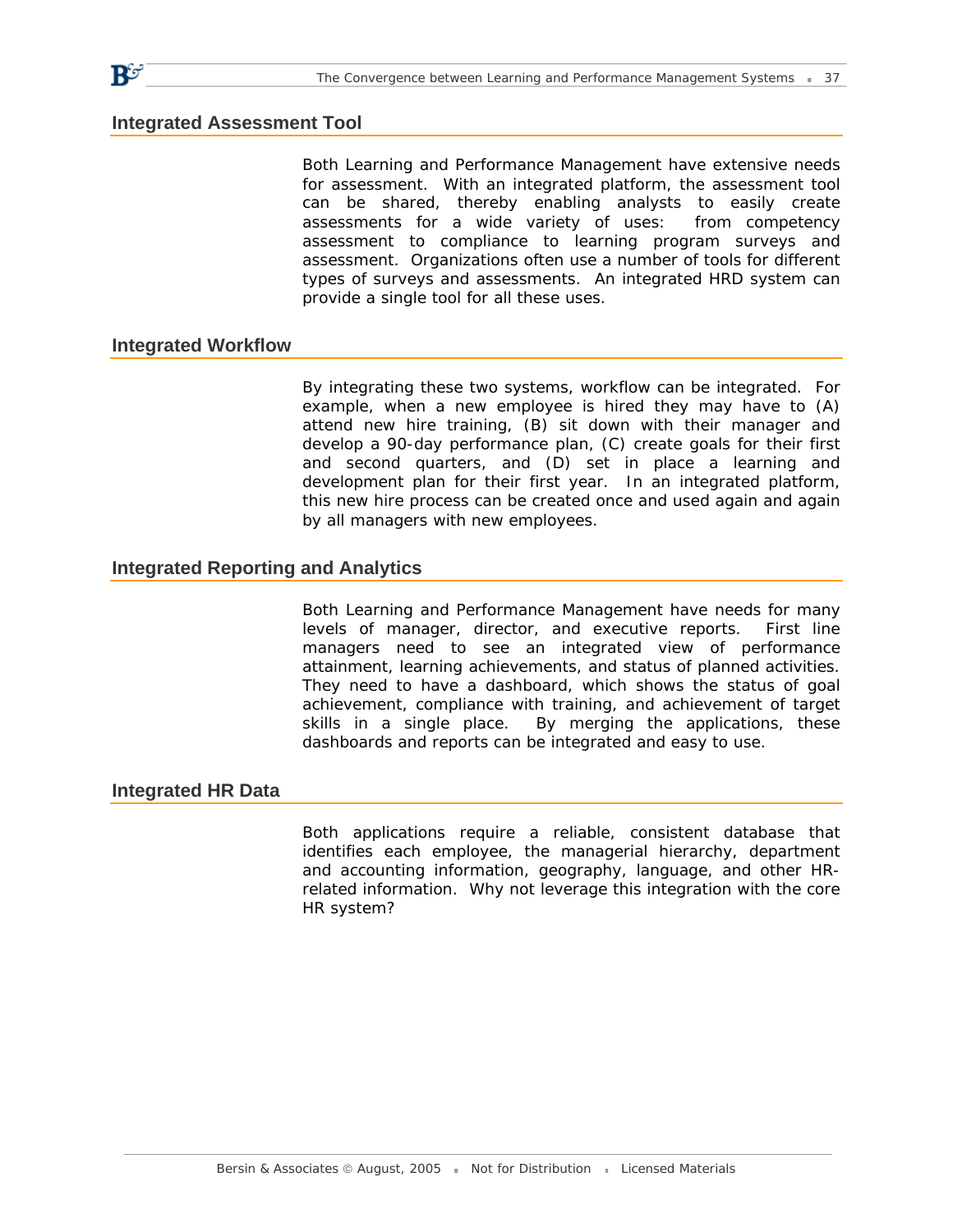# **Case Studies**

The following brief case studies describe examples of companies that have built, or are building, integrated Learning and Performance Management solutions. These are not intended to be detailed case studies but rather examples of why organizations see the value of a truly integrated solution.

#### **Aon Consulting – Competency-based Learning**

AON Consulting, a worldwide human performance consulting organization, has been building an organization-wide competency model that is used both by Performance Management and the Training organization. The company uses a standardized 360 degree assessment process and has started to implement performance management in its integrated platform.

**AON Consulting describes the benefits of an Integrated Learning and Performance Management System:** 

*"As a training group, we realize that training is always overhead so we want to be embedded in the needs of the business. As we looked at the competency idea, we wanted a means to making sure that our training offerings were aligned with the business needs. By integrating our Learning Management with the company's Performance Management process, we will get a complete needs analysis every year. Linking Training to Performance Management enables us to make sure training directly meets overall business demands."* 

#### **Washington Mutual – Talent Management**

Washington Mutual (WAMU) is the largest thrift in the U.S., with more than 50,000 employees and 2,000 branch offices nationwide. With such a large employee base, the company realizes that Talent Management and Human Capital Management are critical to organizational success.

In 2000, the company started looking for a software platform that provided integrated Talent Management. For Washington Mutual, the term Talent Management refers to:

- ¾ Learning Management, including teller training, technical training, and management training
- ¾ Performance Management, including goal setting and employee evaluations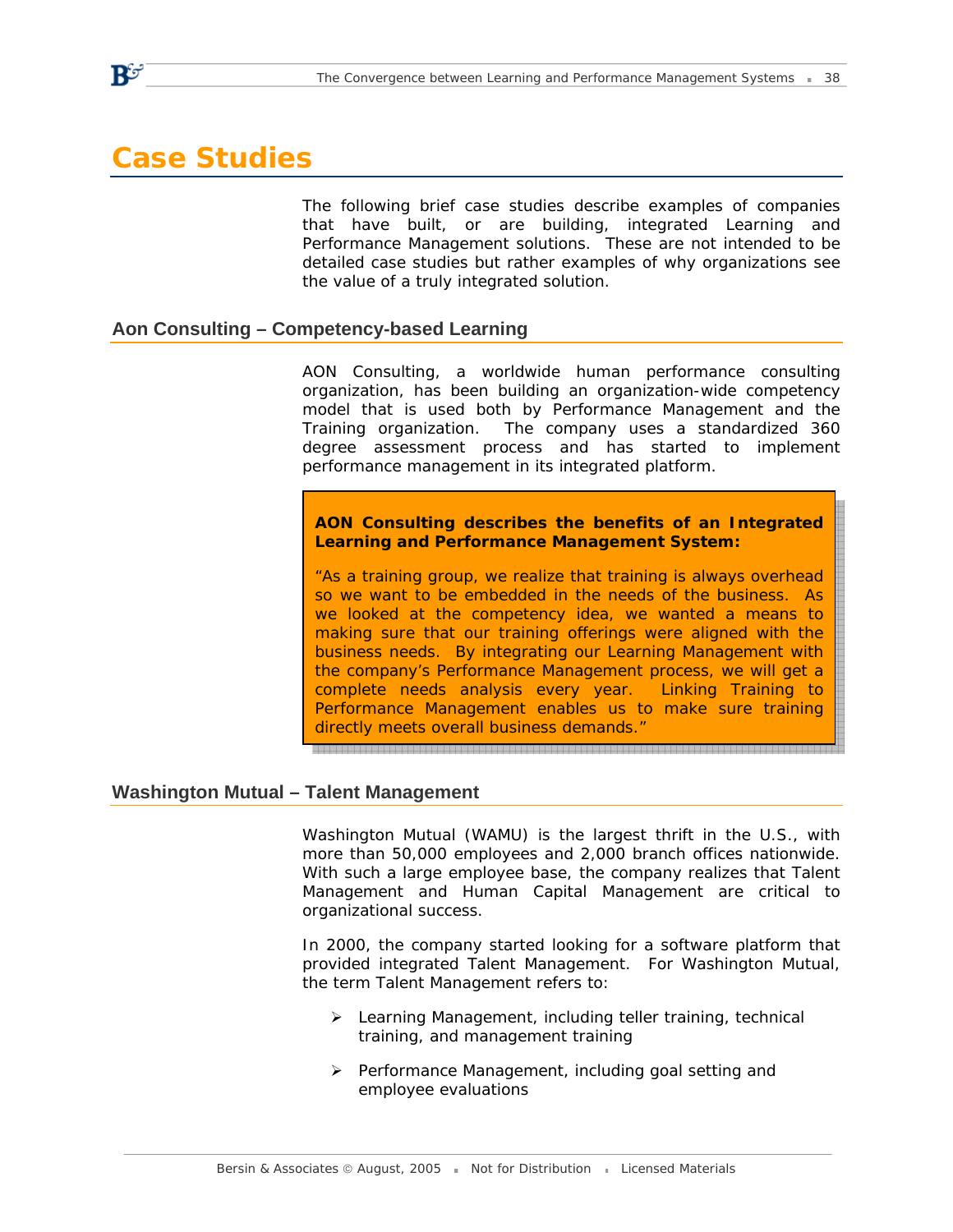

- $\triangleright$  Succession planning and career profiles
- ¾ Compensation: links between these three applications and the compensation planning system

The company searched for solutions and the primary driver for a new platform was Learning Management. Prior to implementation of a new integrated platform, the company used spreadsheets, a mainframe system, and Registrar, a PC-based system. The organization has hundreds of training people in a decentralized organizational model.

As the company decided to implement the LMS, they decided that it also was important to automate the many processes used for Performance Management. WAMU has many incentive-based sales people and needed a consistent process for measuring employees and developing compensation plans.

**Washington Mutual describes the benefits of an Integrated Learning and Performance Management System:** 

- ¾ *Managers know that Performance Management, Learning, and Talent Management are linked so managers think about goals, learning, compensation, and succession planning in an integrated way.*
- ¾ *Training is built based on specific needs for individual managers, rather than "pushing" training down to managers and individuals.*
- ¾ *We now have an enterprise-wide view of the organization's competency needs and can better invest in the right training to meet these needs.*

#### **Pitney Bowes Integrated Platform**

Pitney Bowes provides a wide range of postage and mailing services through a network of facilities and more than 35,000 employees nationwide. The company originally had a Docent LMS and a partially implemented Performance Management System. Their desire was to implement an integrated solution that included performance planning, development planning, a 9-box grid for rating high potential people, and an enterprise-wide competency database to help managers find critical skills in the operational units.

The company searched for a platform and reviewed many vendors and is in the process of implementing an integrated solution today.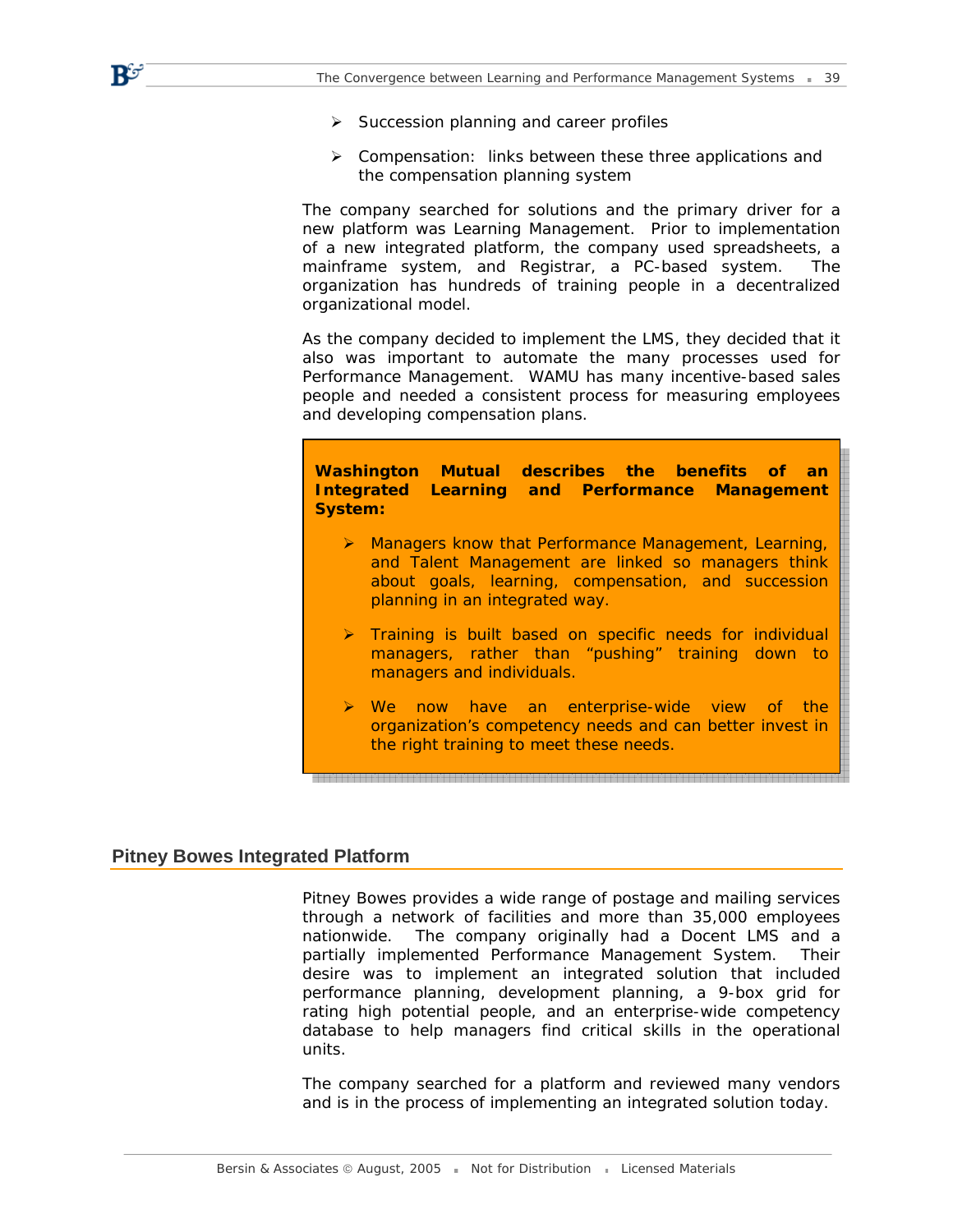$\mathbf{B}^{\mathcal{G}^{\prime}}$ 

**Pitney Bowes describes the benefits of an Integrated Learning and Performance Management System:** 

- ¾ *Organizations need to bridge the gap between learning professionals and HR professionals to integrate performance management processes with training plans and training offerings.*
- ¾ *An integrated platform makes it possible for Pitney Bowes to accelerate the process of Performance Management. Prior to using an integrated platform, Performance Management was done once per year. With an integrated platform, the company expects to enable managers to manage performance on a regular basis.*
- ¾ *The company needs a way to identify critical skills when workload shifts. The use of an integrated platform means that a manager, in a specific location, will be able to identify just the right manager or line worker to help them meet the changing demands of the business.*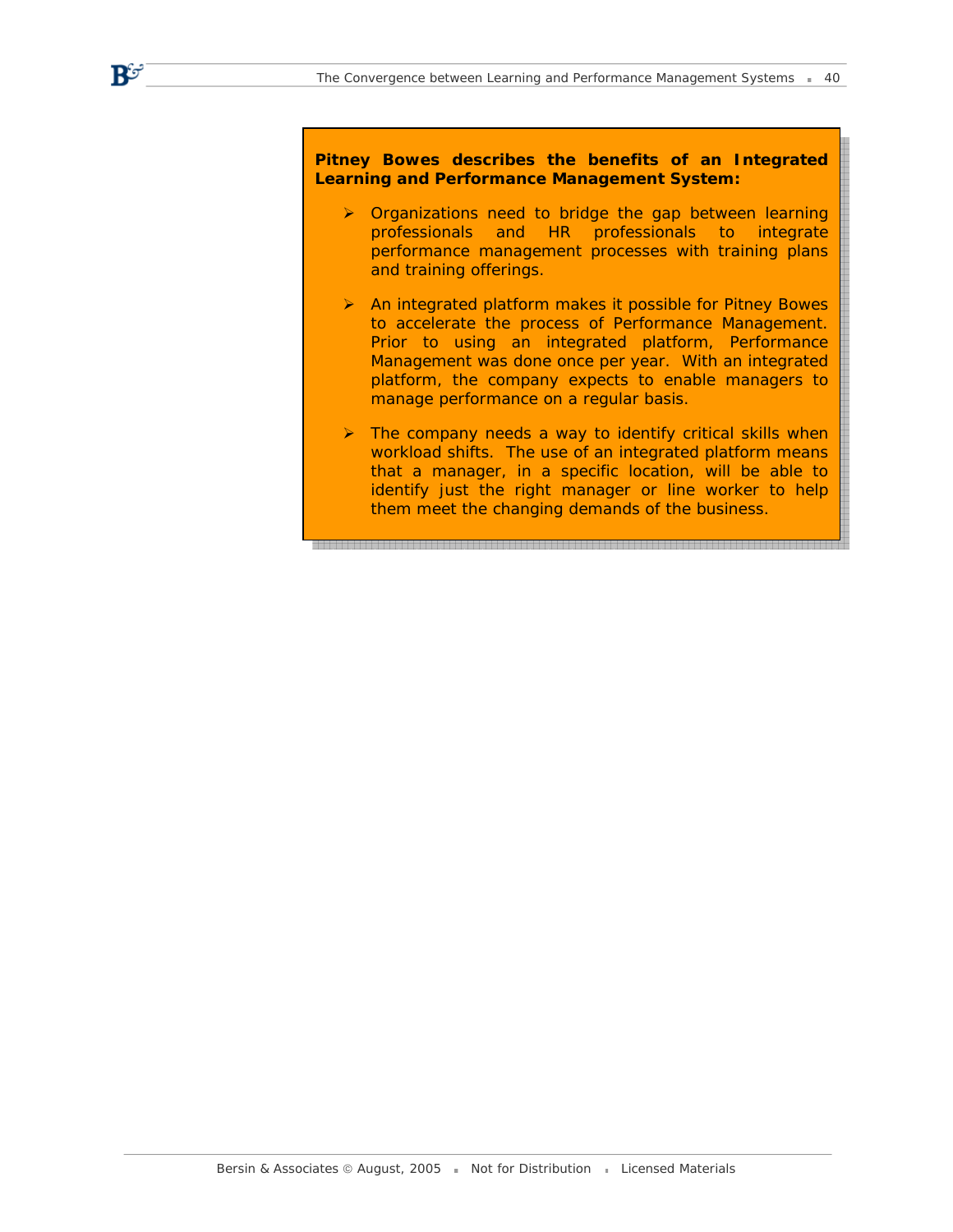# **Conclusions:**

 $\mathbf{P}^{\sigma}$ 

In most organizations today, the Performance Management and Learning processes are owned by separate groups. But in many organizations, there are major forces bringing them together.

- 1. **Economic growth:** Now that we are in an expanding economy, companies are growing, merging, and rapidly announcing new products and services. This growth creates stress in the workforce. "How do we get everyone trained in the new product we're launching?" "Do we have the right skills in the right place for the growing business in the southeast?" "What are the key skills in our newly acquired company and where can we leverage them?" "What are the skills gaps and how can we fill them to meet increased customer demand?" "How can we develop more managers and improve retention of these individuals?" These are forces we did not see in the last recession – and they create demands for integrated talent management.
- 2. **The aging workforce and critical skills shortages:** In many industries (Government, Utilities, Telecommunications) the baby boom workforce is retiring in the next 5-10 years. These highly skilled individuals have senior positions in line and management. Organizations are very worried that this skills exodus will cause an enormous disruption in the business. Savvy HR executives see this coming and are making plans to identify these skills, codify them, and create training and development plans to transition these skills to new, younger workers.
- 3. **Need to improve L&D Alignment:** Companies always are looking for ways to increase the alignment and effectiveness of the training organization. By becoming directly aligned with the Performance Management process, Learning and Development can build precisely the right programs that business managers demand. Most training managers strive to be performance consultants. By understanding performance gaps and performance plans in detail, the training organization can act as a strategic partner to business units.

HR and Training managers should start to consider their HRD applications as an integrated suite. Although some companies will select and implement Learning Management and Performance Management solutions separately, there are significant benefits to be achieved through integrating the two. Organizations should investigate and plan for integration – either now or over time.

New platforms, from companies such as Cornerstone OnDemand, MeridianKSI, Plateau, Saba, SAP, Softscape, and others are beginning to make it possible for organizations to create an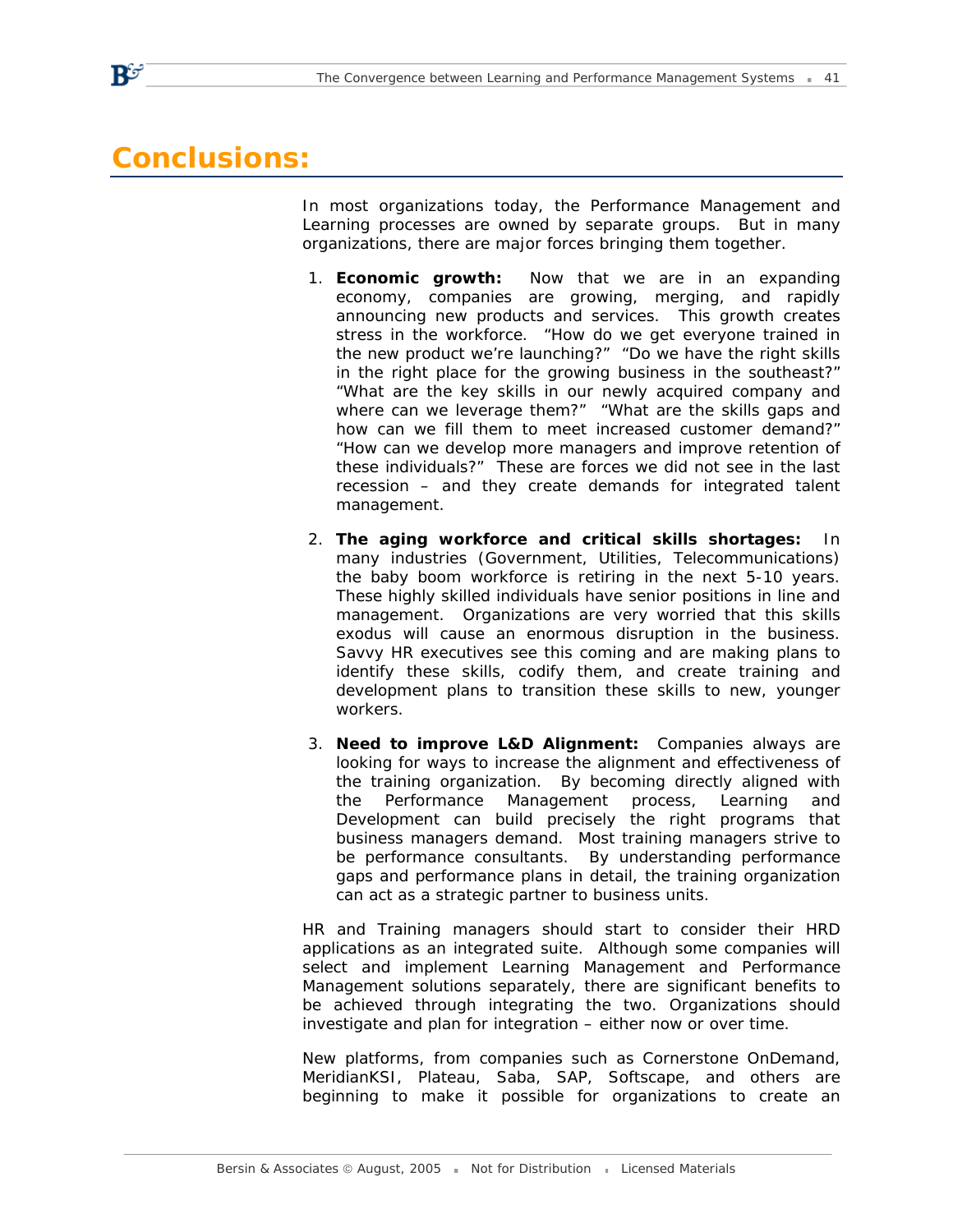integrated platform that links Performance Management and Learning.

We still see that the biggest challenge in integrating Performance Management and Learning is not technology – but processes and people. The emergence of integrated platforms enables HR and Training organizations to team up and implement Talent Management to improve workforce performance. But in order for this to take place, HR and Learning organizations must work together to create standard processes, competency models, and training programs to make sure that managers are fully ready to use these integrated processes.

For more information on best practices in this critical new area, please read our new report, *The High Impact Learning Organization: What Works in the Management, Operations, and*  Governance of Corporate Training<sup>5</sup>. We will continue to research best practices and case studies in this important new area. If you have experiences, successes, or challenges you would like to share, please contact us. We look forward to your comments and feedback in this exciting and emerging area of Human Capital Management.

 $\mathbf{B}^{\mathcal{G}^{\prime}}$ 

<sup>&</sup>lt;sup>5</sup> Available to Research Members or for purchase at [http://store.bersinassociates.com/governance.html.](http://store.bersinassociates.com/governance.html)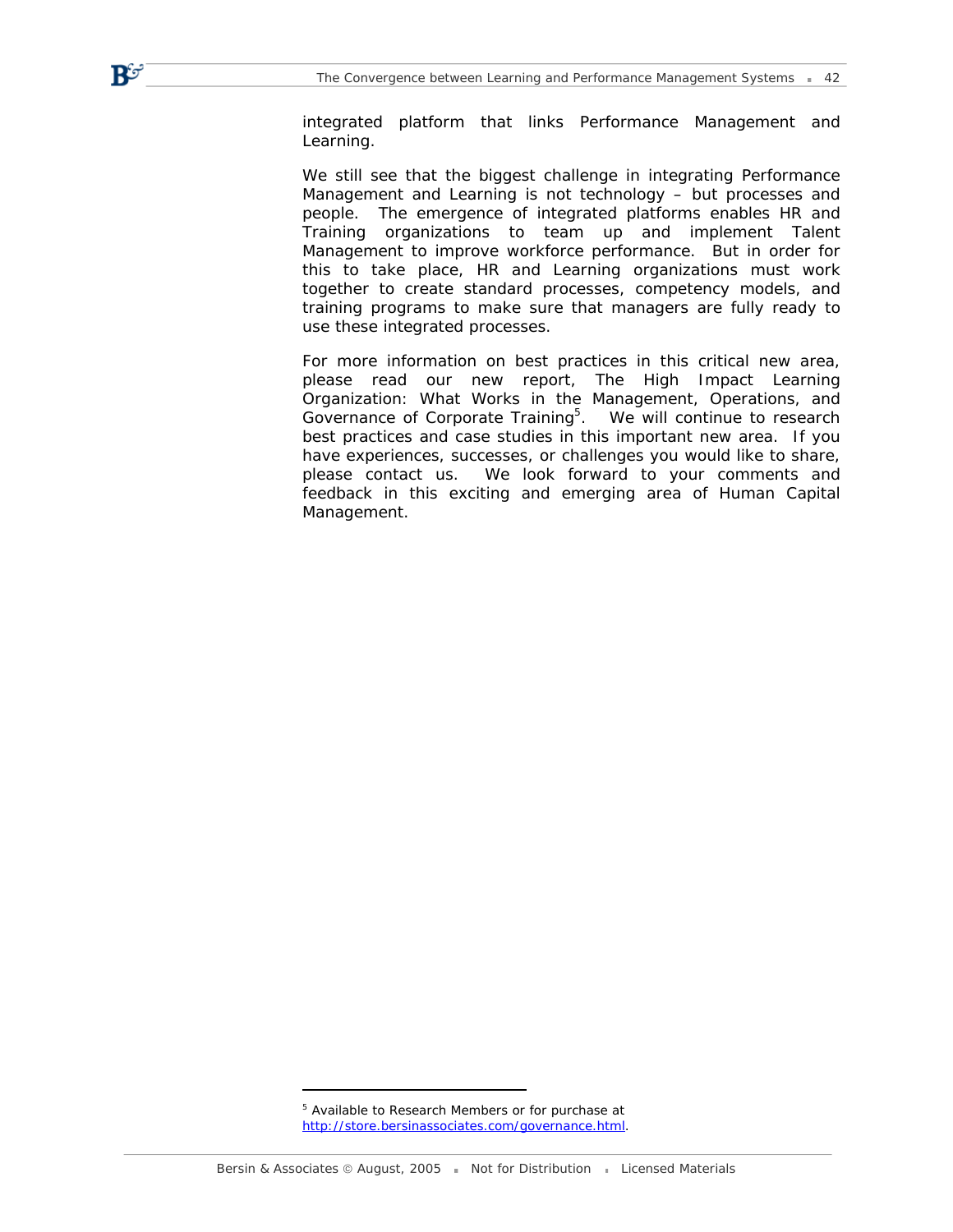# **Appendix A: Study Methodology and Demographics**

This study was conducted during the winter and spring of 2005 and was sponsored by Cornerstone OnDemand, a vendor of integrated Human Capital Systems. The study included a detailed survey, as well as extensive telephone interviews with 15 different organizations.

The respondent profile was as follows:

- ¾ Number of Respondents: 553
- ¾ Average Organization Size: 15,100 employees
- ¾ Median Organization Size: 2,500 employees



*Figure 24: Organization Size of Respondents* 

As the following data shows, the respondents came from a broad range of decision makers, including executives, directors, and managers from both HR and Training. The weighting between Training and HR is approximately equal. Since 40% of respondents were Director level or higher, and 93% were Manager level or higher, we believe that this study represents the trends and opinions of decision makers.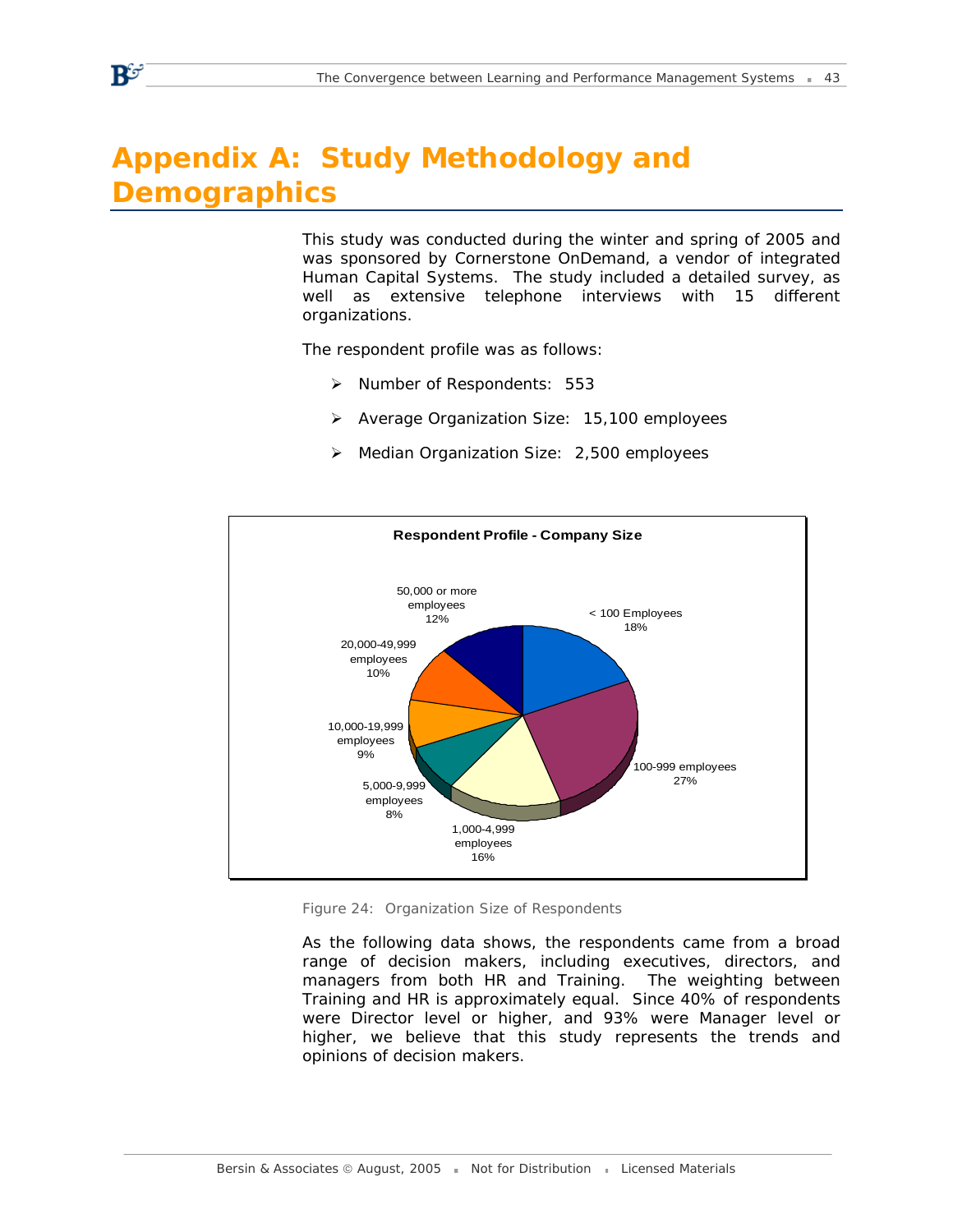

*Figure 25: Level of Respondents – Decision Makers* 

 $\mathbf{B}^\mathbf{C}$ 



*Figure 26: Job Function of Respondents – Balanced between HR and Training*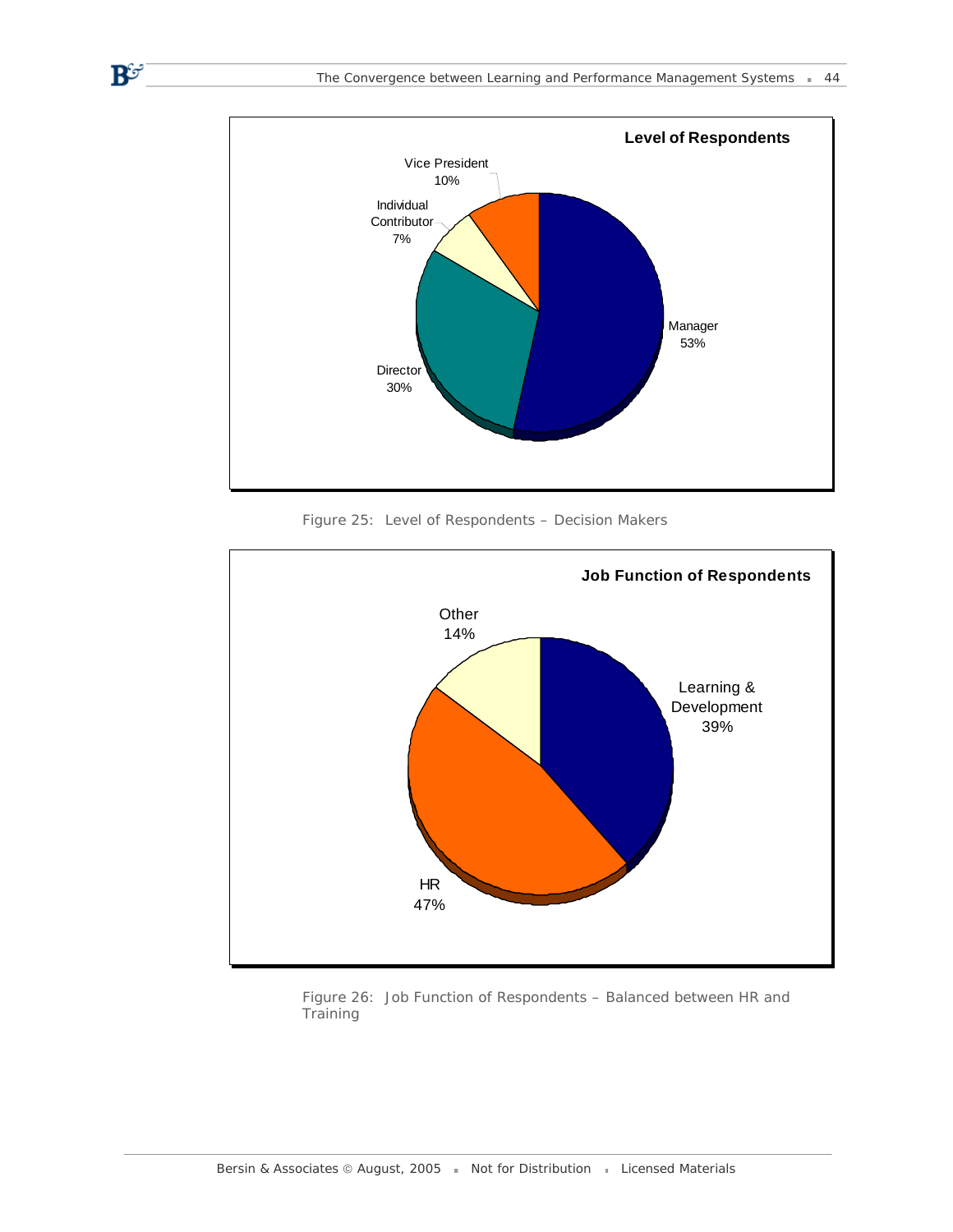

*Figure 27: Respondents by Industry* 

 $\mathbf{B}^\mathbf{C}$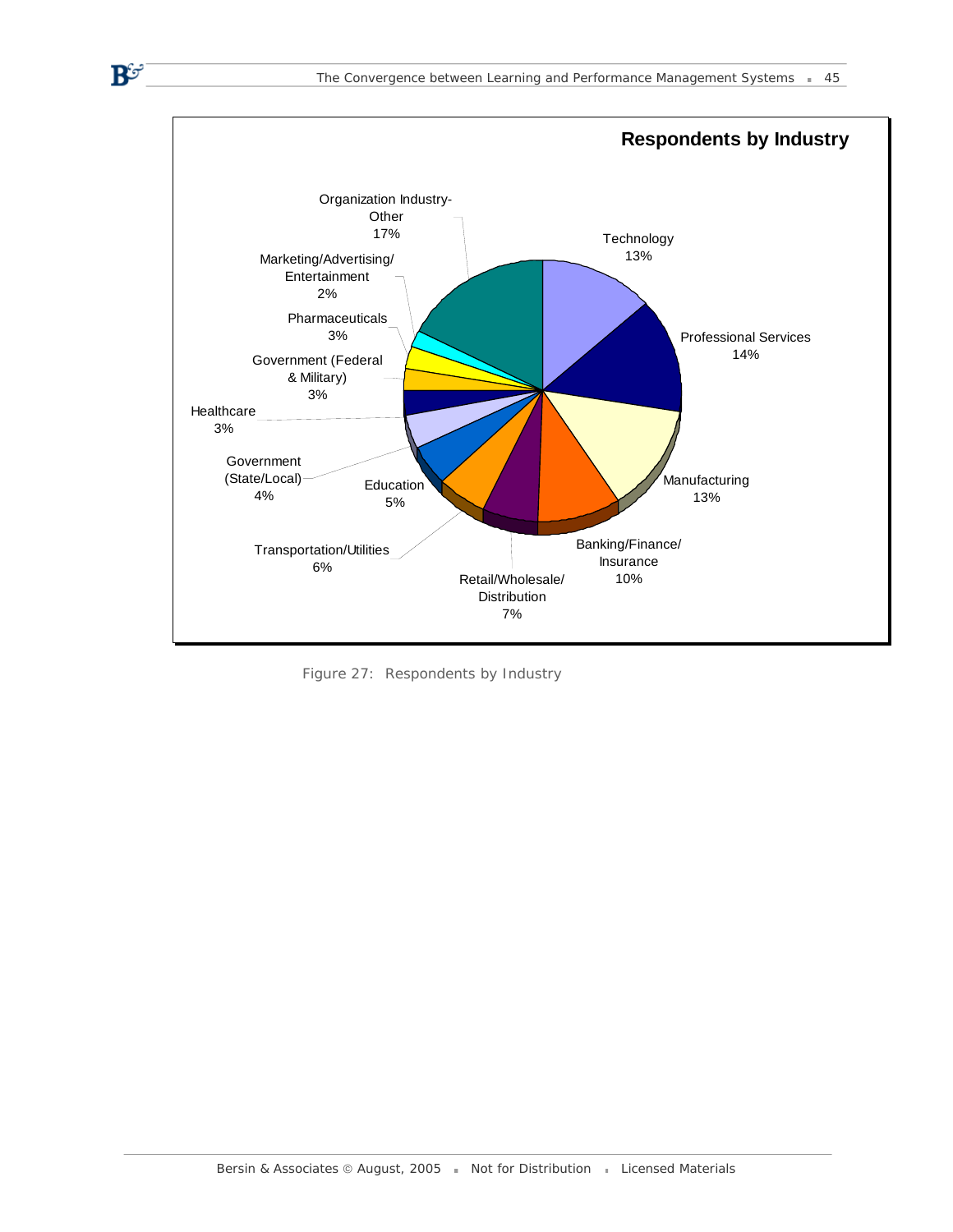# **Appendix B: Table of Figures**

| Figure 1: HR Management Domain vs. Learning & Development     |
|---------------------------------------------------------------|
|                                                               |
| Figure 3: Training vs. HR Perspectives - Visually 11          |
| Figure 4: Top Training Priorities - Alignment 13              |
| Figure 5: Training vs. HR Perspectives on Alignment  13       |
|                                                               |
|                                                               |
|                                                               |
| Figure 9: LMS Market Share Breakdown (vendor names removed)   |
|                                                               |
| Figure 11: Critical Nature of Data Integration 20             |
| Figure 12: HR Interest in Performance Management 22           |
| Figure 13: Business Drivers for Performance Management  23    |
| Figure 14: How HR Managers Define Performance Management  24  |
| Figure 15: HR Processes That Need the Most Improvement  25    |
| Figure 16: Adoption of Performance Management Processes Today |
| Figure 17: Adoption of Skills and Competency Management  27   |
| Figure 18: Adoption of Performance Management Systems and     |
| Figure 19: How Satisfied are Buyers of Performance Management |
| Figure 20: Biggest Issues with Performance Management Systems |
| Figure 21: Perceived Benefits of LMS Integration  32          |
| Figure 22: Linkages between HR Applications 33                |
| Figure 23: L&D Domain vs. HR Management Domain (not to scale) |
| Figure 24: Organization Size of Respondents  43               |
| Figure 25: Level of Respondents - Decision Makers  44         |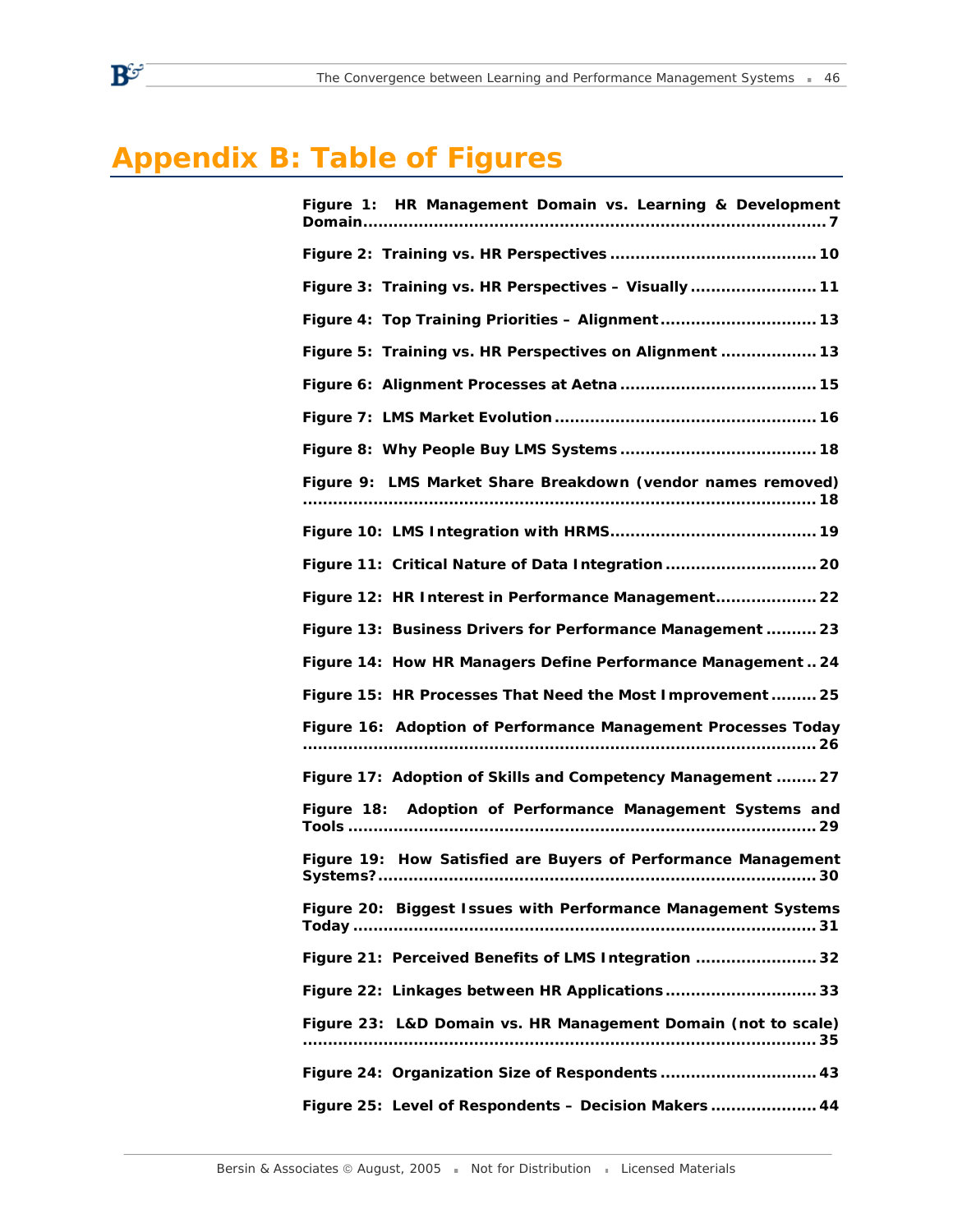$B^{\mathcal{C}}$ 

| Figure 26: Job Function of Respondents - Balanced between HR |  |
|--------------------------------------------------------------|--|
|                                                              |  |
|                                                              |  |
|                                                              |  |